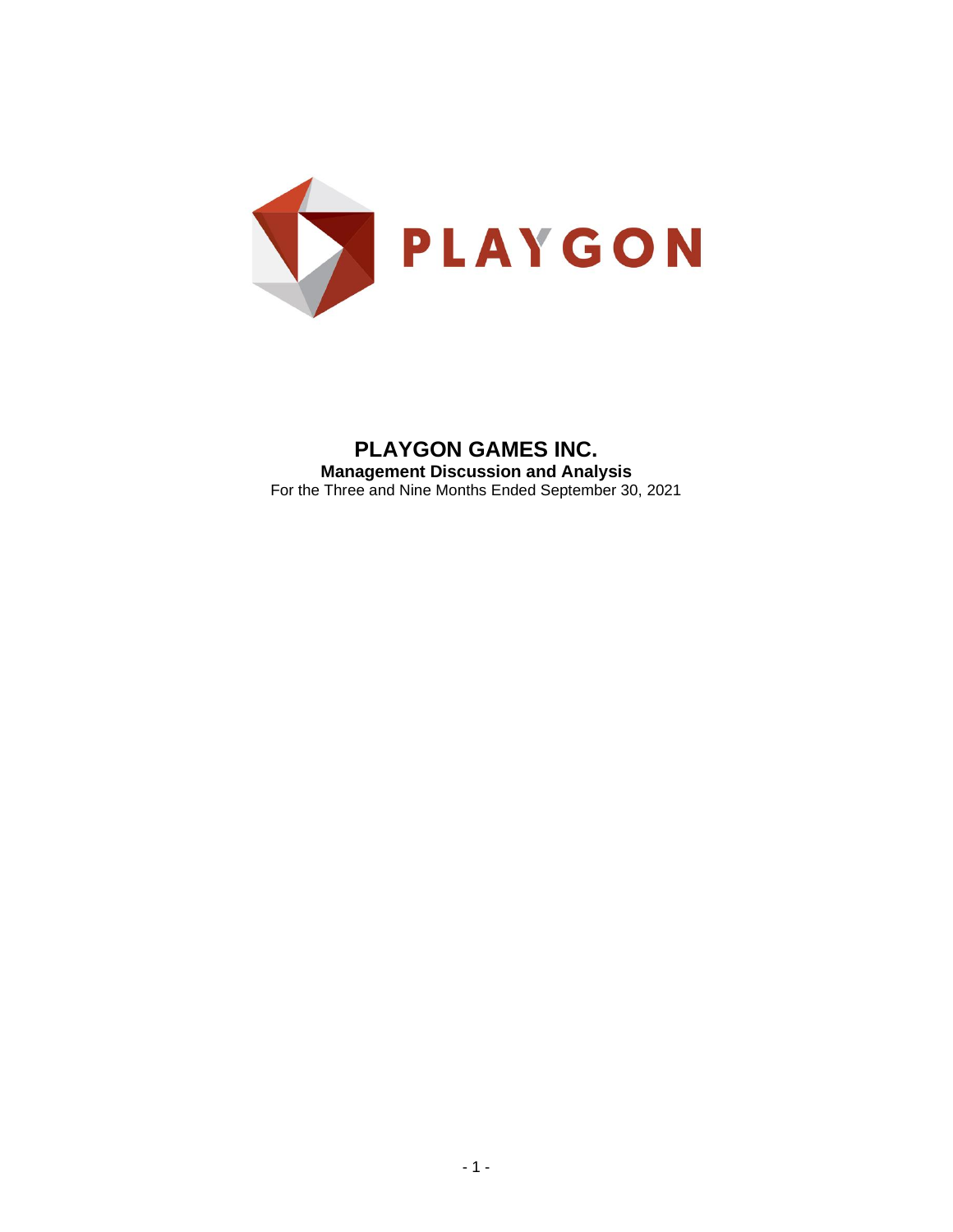

This management discussion and analysis ("MD&A") of financial position and results of operation is prepared as at November 26, 2021 and should be read in conjunction with the unaudited condensed interim consolidated financial statements for the three and nine months September 30, 2021 of Playgon Games Inc. ("Playgon" or the "Company") and the consolidated financial statements of the Company for the year ended December 31, 2020. The following disclosure and associated financial statements are presented in accordance with International Financial Reporting Standards ("IFRS"). Except as otherwise disclosed, all dollar figures included therein and in the following MD&A are quoted in Canadian dollars. Additional information relevant to the Company's activities can be found on SEDAR at www.sedar.com.

# **FORWARD LOOKING STATEMENTS**

The Company's condensed interim consolidated financial statements for the three and nine months September 30, 2021, and this accompanying MD&A contain statements that constitute "forward-looking statements" within the meaning of National Instrument 51-102. *Continuous Disclosure Obligations of the Canadian Securities Administrators*.

It is important to note that, unless otherwise indicated, forward-looking statements in this MD&A describe the Company's expectations as of November 26, 2021.

Forward-looking information is subject to known and unknown risks, uncertainties and other factors that may cause the Company's actual results, level of activity, performance or achievements to be materially different from those expressed or implied by such forward-looking information. The information set forth in this MD&A contains statements concerning future results, future performance, intentions, objectives, plans and expectations that are, or may be deemed to be, "forward-looking statements". These statements concerning possible or assumed future results of operations of the Company are preceded by, followed by or include the words "believes", "expects", "anticipates", "estimates", "intends", "plans", "forecasts", or similar expressions. Forward-looking statements are not guarantees of future performance. These forward-looking statements are based on current expectations that involve certain risks, uncertainties and assumptions. Assumptions relating to the foregoing involve judgments with respect to, among other things, future economic, competitive and market conditions and future business decisions, all of which are difficult or impossible to predict accurately and many of which underlying the forward-looking statements are reasonable, any of the assumptions could prove inaccurate. These factors should be considered carefully, and readers should not place undue reliance on forward-looking statements. The Company has no intention and undertakes no obligation to update or revise any forward-looking statements, whether written or oral that may be made by or on the Company's behalf, except as may be required by applicable law.

All of the Company's public disclosure filings may be accessed via [www.sedar.com](http://www.sedar.com/) and readers are urged to review these materials.

### **DESCRIPTION OF THE COMPANY'S BUSINESS**

The Company is a Business-to-Business ("B2B") Software-as-a-Service ("SaaS") technology provider focused on developing digital content for the growing iGaming Market. The Company platforms provide a multi-tenant gateway that allows online operators the ability to offer their customers innovative iGaming software solutions ("Live Dealer Product") and a customized daily fantasy sports ("DFS") software solution ("DFS Product"). The Company's common shares are listed on the TSX Venture Exchange ("TSX-V") under the symbol "DEAL".

On June 19, 2020, the Company completed the purchase of Playgon Interactive Inc. ("Playgon Interactive") from its shareholders (the "Playgon Acquisition"). Playgon Interactive, a private British Columbia corporation and leading technology innovator in the gaming market, developed a suite of digital products that bring the fun and entertainment of casinos to casino players everywhere via their unique and proprietary mobile first interface and the traditional desktop medium. Playgon Interactive's value proposition offers the proven appeal of physical casinos, with a suite of interactive live dealer games that appeal to players in a very personal way by giving real human interaction between dealers and players. Playgon Interactive's proprietary live dealer technology is designed to operate in both real money and social gaming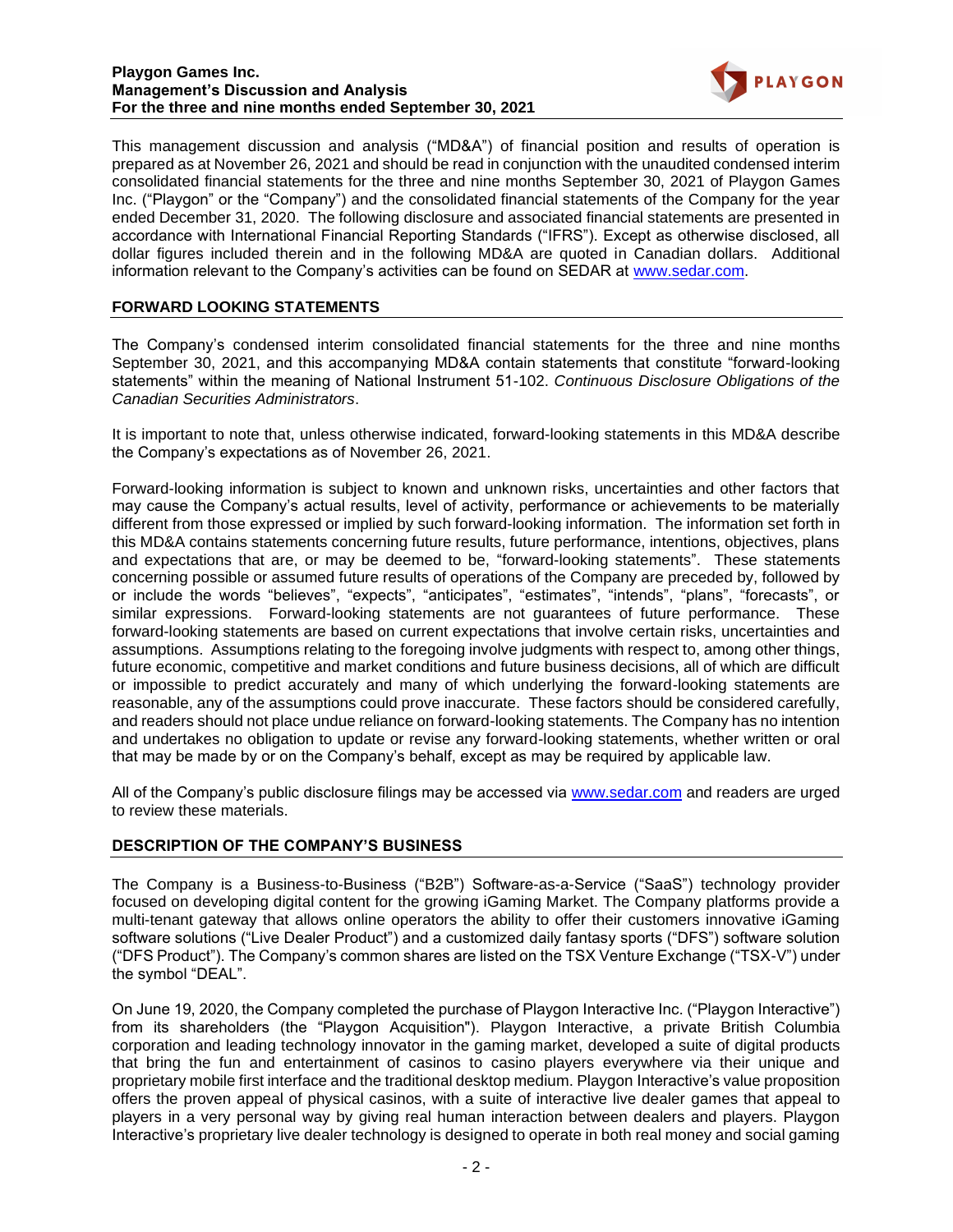

verticals. In a live casino game, a human dealer operates the game in real time from a casino gaming table, which can be seen via a live streaming video link. Players can make betting decisions via their mobile device or desktop and can communicate with the dealer in real time via a software interface.

In addition, Playgon develops all of its live dealer games in E-Table versions, which is Playgon's version of the live dealer games using a random number generator. Playgon has introduced unique digital table games to players world-wide, all optimized for one-handed play.

As a true B2B SaaS provider, the Company's products are ideal turn-key solutions for online casinos, sportsbook operators, land-based operators, media groups, and big database companies. The Company enables its customers to seamlessly integrate into its Live Dealer Product, E-Table games and DFS Product thereby allowing their individual end users easy access to iGaming software solutions and content.

# **Highlights**

During the nine months ended September 30, 2021, the Company recorded \$7,842 in revenue from its Live Dealer Product. During the quarter the Company was able to successfully onboard 13 operators for a total operator count of 20 at September 30, 2021. The Company's initial focus has been on successfully onboarding smaller operator accounts allowing the Company to focus on ensuring the Live Dealer platform was operating as expected prior to onboarding larger higher volume operators. The successful initial phase has allowed the Company to optimize the platform in a live environment and demonstrate to larger volume operators the Live Dealer Product in a live setting. During the latter part of Q3 of 2021, the Company successfully onboarded some of the larger operators it targeted which has led to greater platform liquidity and wagering turnover and expects this to continue as it onboards more sizeable operators through Q4 2021.

On November 17, 2021, the Company announced it had closed a non-brokered private placement consisting of 34,971,112 Units ("Units") at a price of \$0.30 per unit for gross proceeds of \$10,491,334. Each Unit consists of one common share of the Company and one-half common share purchase warrant with each whole warrant entitling the holder to acquire one common share of the Company at a price of \$0.50 per common share for a period of 24 months from the closing date.

As of October 28, 2021, the Company onboarded 3 new operators and had 23 operators live and offering the Company's Live Dealer Product through its aggregator relationships. The Company has a further 11 operators in the pipeline at various stages of integration and testing, committed to offering Playgon' s Live Dealer Product.

On May 25, 2021, the Company announced that, through a distribution partner, it had signed a three year software license and distribution agreement with Isle of Man based Solid Gaming, a subsidiary of the Gamesys Group Plc. (GYS:LSE). Solid Gaming will and market the Company's Live Dealer Product to its content library for availability and distribution to all of Solid Gaming's global client base. Integration work has been completed and client-on boarding will begin immediately. On October 7, 2021, the Company's Live Dealer Product went live with Solid Gaming.

On May 10, 2021, the Company announced that its Live Dealer Product was now live with SWINTT Malta Ltd. ("SWINTT"), a subsidiary of the Malta-based Glitnor Group. SWINTT has onboarded 11 operators of their currently serviced 93 operator brands and anticipate an additional 11 operators to be integrated in the future based on market demand.

On April 30, 2021, the Company announced that Intelligent Gaming (PTY) Ltd. ("IGL") had received their letter of certification and board approval from South African regulators, granting approval under their manufacturers license to offer Playgon's Live Dealer Product to operators in the South African market. With this certification in place and integration completed, Playgon is now live with IGL in South Africa.

On March 23, 2021, in response to the positive sentiment surrounding legalized betting in the United States and significant interest in the Company's product, Playgon engaged Duane Morris LLP to represent the Company in its application process to license its Live Dealer technology for the US market. Currently, five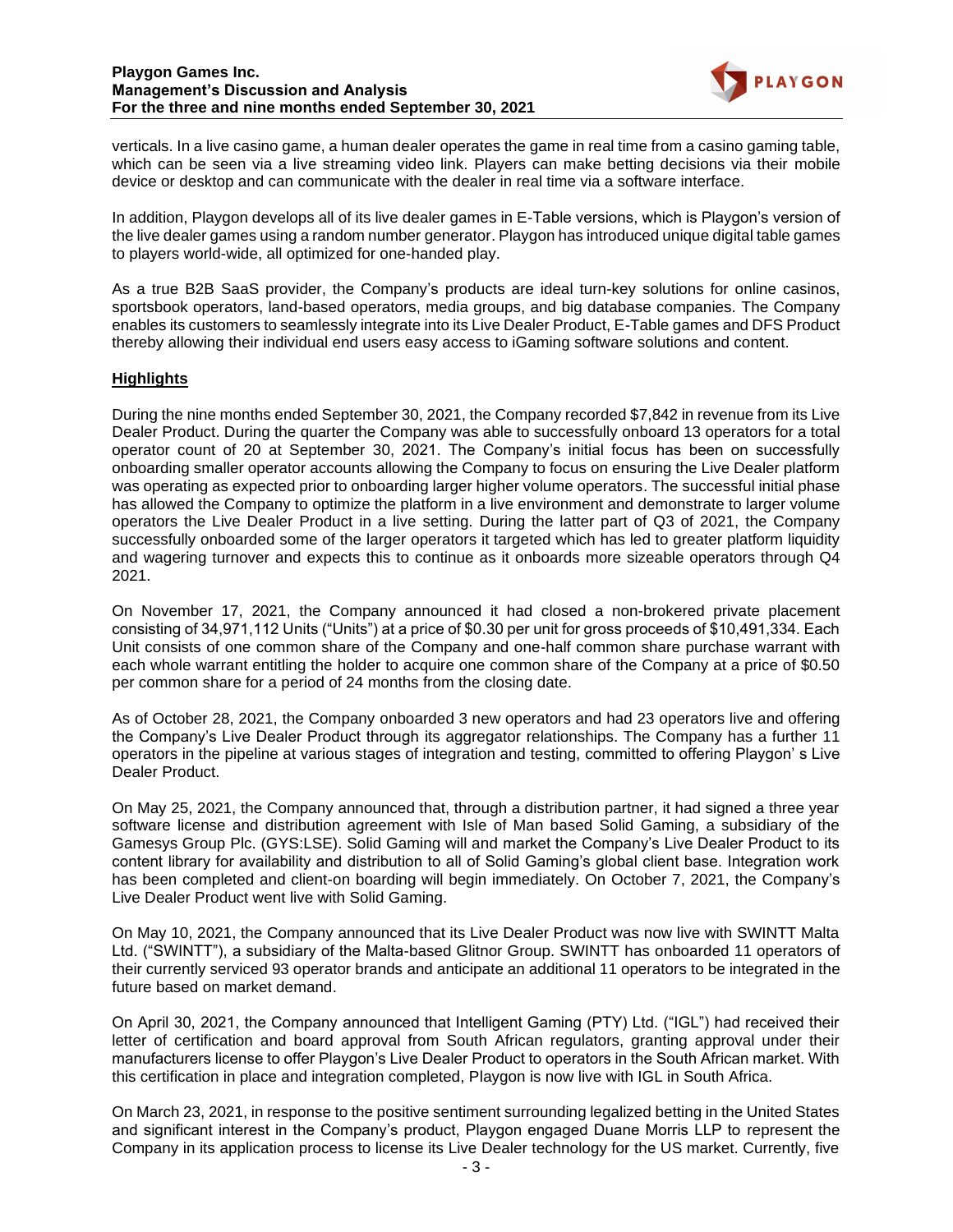

US states have legalized iGaming while several other states are considering legislation that would further expand the market. As a result, the Company has commenced the licensing application process with Duane Morris LLP for New Jersey, Pennsylvania and Michigan. Upon receiving these licenses, the Company will license and operate its Live Dealer technology with gaming operators in each state. iGaming offerings are currently only available in certain states and as additional states legalize iGaming the Company expects considerable demand for its mobile focused Live Dealer offerings.

On March 10, 2021, The Company received approval from the Malta Gaming Authority ("MGA") for its Type 1 Gaming Service License.The approval of the Type 1 license allows the Company to provide its Live Dealer Product to licensed operators of the MGA through its wholly owned Malta subsidiary.

On February 24, 2021, the Company was named as one of the Venture 50 Companies for 2020 by the TSX-V recognized as one of the fastest growing companies publicly listed on the TSXV in the technology sector.

# **Live Dealer Product**

Its current software platform includes a Live Dealer Casino ("LDC") which includes the most popular table games, and E-Table games, which are Playgon's version of random number generated (RNG) table games.

The Company is focused on leading the innovation curve in LDC technology with an unmatched mobile first platform. Playgon will stream the first and only LDC action from Las Vegas, Nevada (Vegas Lounge™) for regulated online casino gaming markets globally. Live dealer gaming is one of the fastest growing segments in the online casino market where mobile-devices generate over 70% of casino revenues. Players are able to experience a highly interactive gaming experience through any browser on any mobile device with Playgon's Live-Dealer casino from Las Vegas, Nevada.

The Company leases a 12,000 sq. ft. state-of-the-art broadcasting studio streaming live casino games with dealers straight from Las Vegas. The LDC games cover the classic and most played casino favourites, Roulette, Blackjack, Baccarat and Tiger Bonus Baccarat™, a proprietary game. All LDC games come with new in game features and functionality to boost online casino revenues and enhance player engagement.

Playgon's proprietary live dealer technology is designed to operate in both real money and social gaming verticals. In an LDC game, a human dealer operates the game in real time from a casino gaming table, which can be seen via a live streaming video link. Players can make betting decisions via their mobile device or desktop and can communicate with the dealer in real time via Playgon's software interface.

### **Daily Fantasy Sports Product**

The Company's DFS software can be licensed to customers offering a customized and fully branded DFS product to their end users.

DFS is a subset of year-long fantasy sport games. As with traditional fantasy sports games, site end users compete against others by building a team of professional athletes from a particular league or competition and earn points based on the actual statistical performance of the players in real-world competitions. DFS is an accelerated variant of traditional Fantasy Sports Games that are conducted over short-term periods, such as a week or single day of competition, as opposed to those that are played across an entire season and is one of the fastest growing segments of the fantasy sports industry today. DFS is structured in the form of competitions referred to as a contest, where site end users pay an entry fee in order to participate and build a team of athletes in a certain sport while complying with different contest rules. Depending on the overall performance of the athletes selected, site end users may win a share of a pre-determined prize pool.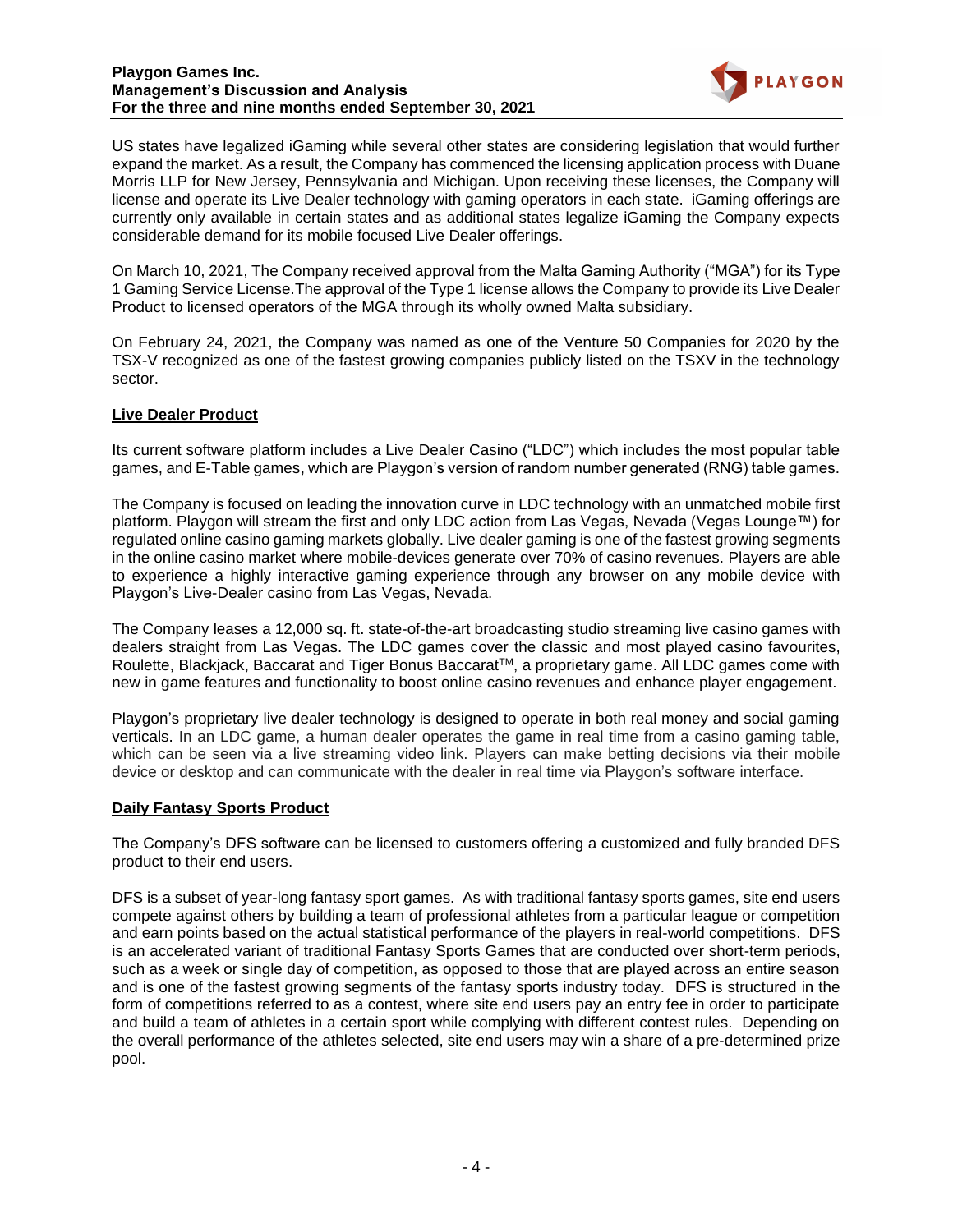

#### *Revenue Segmentation*

The Company currently anticipates two sources of revenue. The first is for licensing and use of the Company's SaaS products. The second are set-up fees which typically pay for the integration, customization and branding of the customer site for the use of our Live Dealer and DFS products.

The online gaming industry is heavily regulated, and the Company will license its products to customers who hold a gaming license. Initially, the Company's target markets are outside of North America, however, due to the accelerated growth of the United States market the Company has advanced plans to enter the American market as well.

On March 23, 2021, the Company commenced its United States strategy towards licensing efforts in New Jersey, Pennsylvania and Michigan, that would allow the Company to offer its Live Dealer technology to customers within those states. The iGaming and Sport Betting industry is expected to exceed \$12.9 billion in market size by 2025<sup>1</sup> and presents a significant opportunity for the Company.

#### *Principal Products and Services*

The Company platforms are a multi-tenant B2B gateway, which allows customers to offer their end users a Live Dealer product or a DFS product. Both products have been built with a mobile first philosophy that allows for seamless integration at the customer level and provides a gaming experience that is optimized for one-handed play.

As a true B2B digital content provider, the Company offers a SaaS product that provides a turn-key solution for sportsbook operators, land-based operators, media groups and big database companies to experience its Live Dealer Product or a DFS Product, without having to incur large upfront costs to monetize this new business and add incremental revenue to their business.

The Company's online offering is designed for gaming operators worldwide. The platforms integrate into a gaming operator's website, whereby the Live Dealer Product or the DFS Product will be immediately available to the end users. The end user will easily be able to access the Live Dealer or the DFS products using any modern browser via a desktop or mobile device. This allows any customer end-user the ability to access the content from any device, with the benefit that a user can pause and transition the experience across any number of devices. While the end user accesses the offering through an operator's website, the Company maintains and operates the platform, but not the wallet which is in the control of the end operator, to ensure a safe and secure ecosystem without conflict of interest.

Available Live Dealer games include Blackjack (Regular & Common Draw), Roulette (European & American), and Baccarat (Regular & No Commission).

Available E-Table games (multiplayer & single player) include Blackjack, Baccarat and Roulette. The Company's development roadmap will include the following E-Table games dictated by customer demand Craps, SicBo, Pai Gow, Pai Gow Poker, Andar Bahr, Dragon Tiger, Red Dog, Holdem Poker and Three Card Poker.

### *Product Development*

#### *Live Dealer*

Playgon Interactive was founded in 2016 and is an innovator in the online casino gaming segment, developing a suite of products that bring the complete fun and entertainment of casinos to everyone, everywhere. Playgon's value proposition offers the proven appeal of casinos, with a core of interactive live dealer casino table games that appeal to players in a very personal way. Playgon will further enhance its offering with E-table games.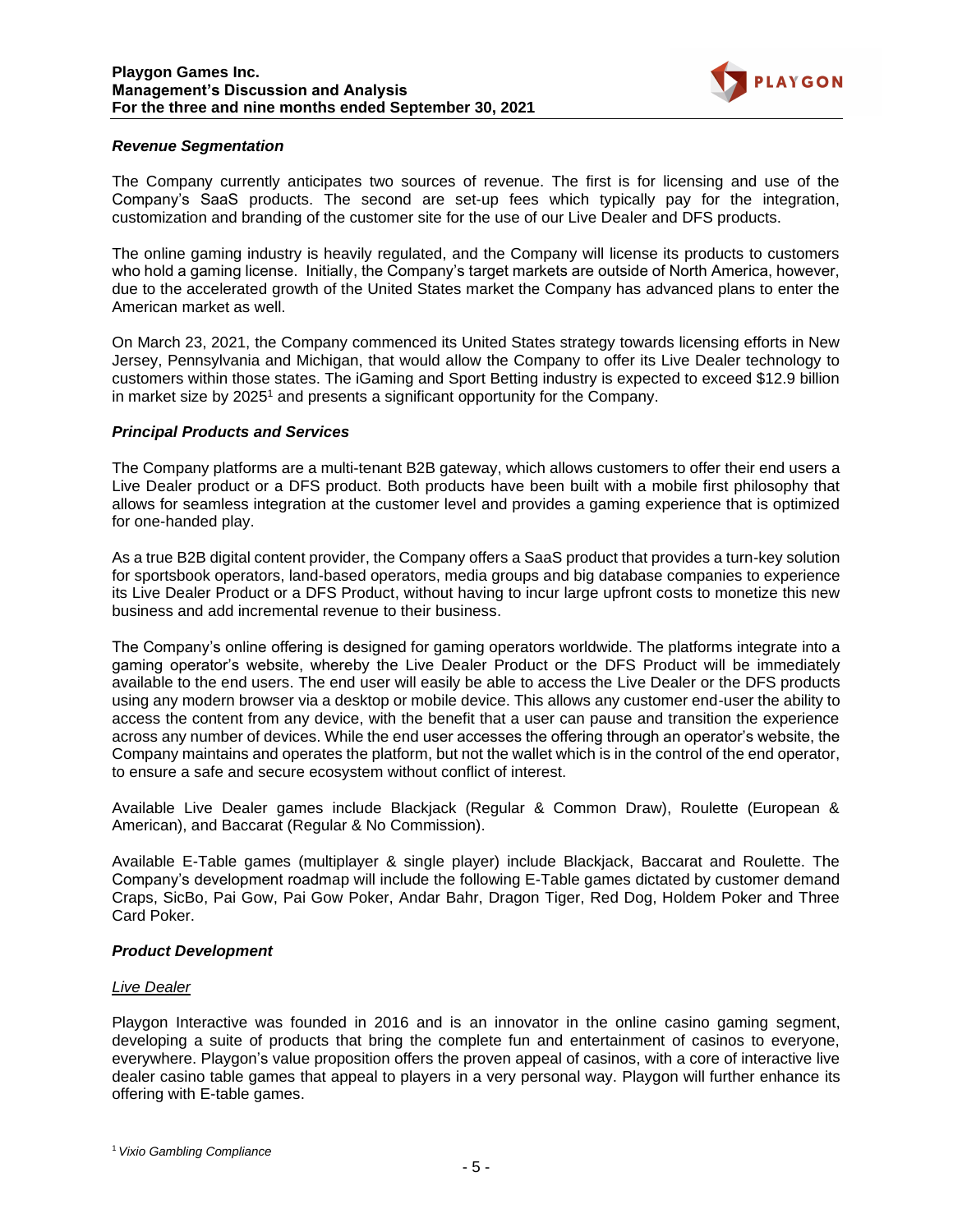

Playgon employs best-in-breed technology to deliver a seamless, interactive, and immersive online casino experience. Playgon Interactive is a mobile-first developer, where every game created has been made with mobile gaming in mind. Playgon Interactive's focus is on mobile-first ergonomic designs and single-touch interactivity, bringing cutting-edge handheld features in portrait mode and functionality to gambling enthusiasts who have long been demanding a world-class mobile experience.

Playgon's proprietary technology is built for robustness, scalability, and user experience. Playgon makes use of the latest technologies, like Web RTC and Progressive Web Apps, to deliver a fast, secure, nativelike unmatched user experience in portrait mode.

### *Daily Fantasy Sports*

DFS is currently developed for the five major European football leagues and North American and European golf. As the industry further matures the Company will revisit the marketing of the DFS product.

# *Distribution Methods*

The Company's products and services will be distributed through the Internet via mobile and desktop, which may provide customers/network partners with advantages over traditional offline gaming competitors, including global reach and additional mobility, a reduced cost base, 24/7/365 access, greater levels of player liquidity and enhanced innovation with respect to product offerings and technology.

The advance in technology, increased consumer demand for digital content, new regulated markets and the COVID-19 global pandemic have accelerated growth in the online gaming industry and the need for land-based gaming operators to adopt a digital strategy as most land-based businesses have been exposed to the global pandemic shutdowns. This validates the Company's strategy and distribution methods in the area of digital commerce.

### *Principal Markets*

The Company's offerings are available on a global scale. As a B2B SaaS supplier the Company's customers include gaming operators and content aggregators ("Customers"). The management of the Company intend to focus on those Customers that it believes offer the best potential for growth that exists for both Live Dealer and Daily Fantasy Sports products.

Additional opportunities for expansion exist across North America as the regulatory environment continues to be increasingly receptive towards online sports betting and casino gaming.

### *Marketing Plans and Strategies*

### *Live Dealer Casino*

LDC has changed from being viewed as merely a strategic option for the online gaming brands into a key gaming segment that offers rich growth and expansion opportunities in new and existing markets.

Globally the online casino gaming market continues to show trends for growth and reach. It has strong player demand across multiple territories and has exhibited greater commercial potential due to regulation, technological innovation and multiple distribution channels. This trend is expected to continue as more regions regulate their individual online casino gaming markets and land-based and digital businesses converge.

The market opportunity for the Company is significant, real money online casino revenues globally in 2019 reached \$16B USD and are anticipated to reach \$26B USD by 2023 which represents a 62.5% increase between 2019 – 2023<sup>2</sup>.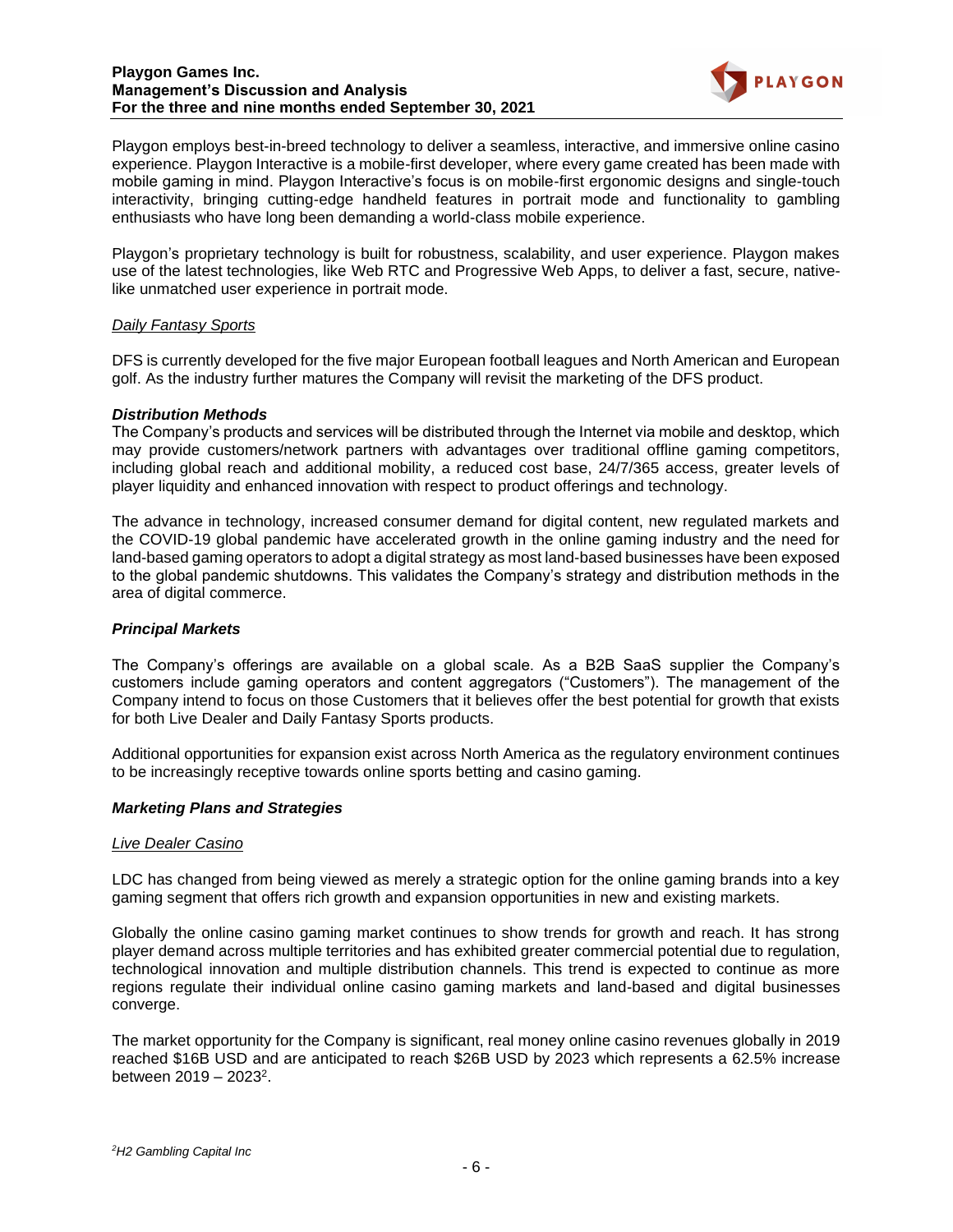

According to a recent report by Research and Markets, the online gaming industry is expected to grow at a CAGR of 11.94% between 2021-2026 [\(https://ibn.fm/dmk2N\)](https://ibn.fm/dmk2N), and Grandview Research expects the market to reach \$127.3 billion by 2027 [\(https://www.nnw.fm/YUWL8\)](https://www.nnw.fm/YUWL8).

Live Dealer today is an integral part of any online casino operator's portfolio and market strategy. It offers players a unique experience of real and dynamic gaming with a core human element. Operators gain a distinctive segment of games that can strongly incorporate their brand values and appeal as well as expand the demographic and geographic reach of their platform.

The combination of entertainment, trust rendering human element, exciting games and opportunities for real time interaction underpins the foundation for strong growth and market expansion in existing regulated markets worldwide. There is additional potential as regulated markets become more available.

The Company plans to build its marketing campaign by attending industry conferences virtually initially and, to the extent possible, in person, using direct sales tactics, utilizing a multi-pronged search engine optimization strategy, developing its website, utilizing print advertisements in trade magazines and connecting and networking with third party platform aggregators.

# *Regulatory Matters*

The Company has received a B2B skilled gaming license (Type 4) from the MGA on April 6, 2018, enabling it to provide its DFS Product to licensed operators of the MGA. The license entitles the Company to manufacture, supply, install and adapt gambling software for electronic devices or websites in a network setting.

On August 10, 2017, the Company received Gaming Laboratories International ("GLI") certification for its DFS platform for Italy and the United Kingdom. The GLI certification covers both the Company's sports offerings of European Football and European and PGA Golf and provided the necessary accreditation required to launch the Company's platform in Italy and in the UK.

On March 10, 2021, the Company received approval from the MGA for a Type 1 Gaming Service License. The approval of the Type 1 license allows the Company to provide its Live Dealer Product to licensed operators of the MGA through its wholly owned Malta subsidiary.

On October 18, 2018, the Company received its GLI-19 certification for its Live Dealer Product.

# *iGaming Platforms*

The Company's proprietary Live Dealer Product provides the following competitive advantages:

- Enables multiple licensed operators to gain access to one Live Dealer studio from Las Vegas, Nevada. Additional studios will be added in jurisdictions where required;
- Product development is mobile focused to enhance player UI and UX, attracting the most soughtafter player segment; the discerning, higher value, returning player;
- Product development uses Progressive Web App (PWA) technology, device agnostic, every user, every browser, every device;
- WebRTC for advanced, zero latency video delivery
- Cloud based technology built for robustness, scalability and zero latency with streaming; and
- Portrait only Live Dealer and E-Table games offering single hand Ergonomics which provides effortless gameplay for the mobile user.

The Company has established a 12,000 sq ft state-of-the-art live broadcast studio in Las Vegas, Nevada. The Company operates its tables under the strict and fair gaming standards of land-based casinos. During the nine months ended September 30, 2021, the Company completed an expansion of its Las Vegas studio, doubling its table capacity. In May 2021, the studio began operating for real money and began full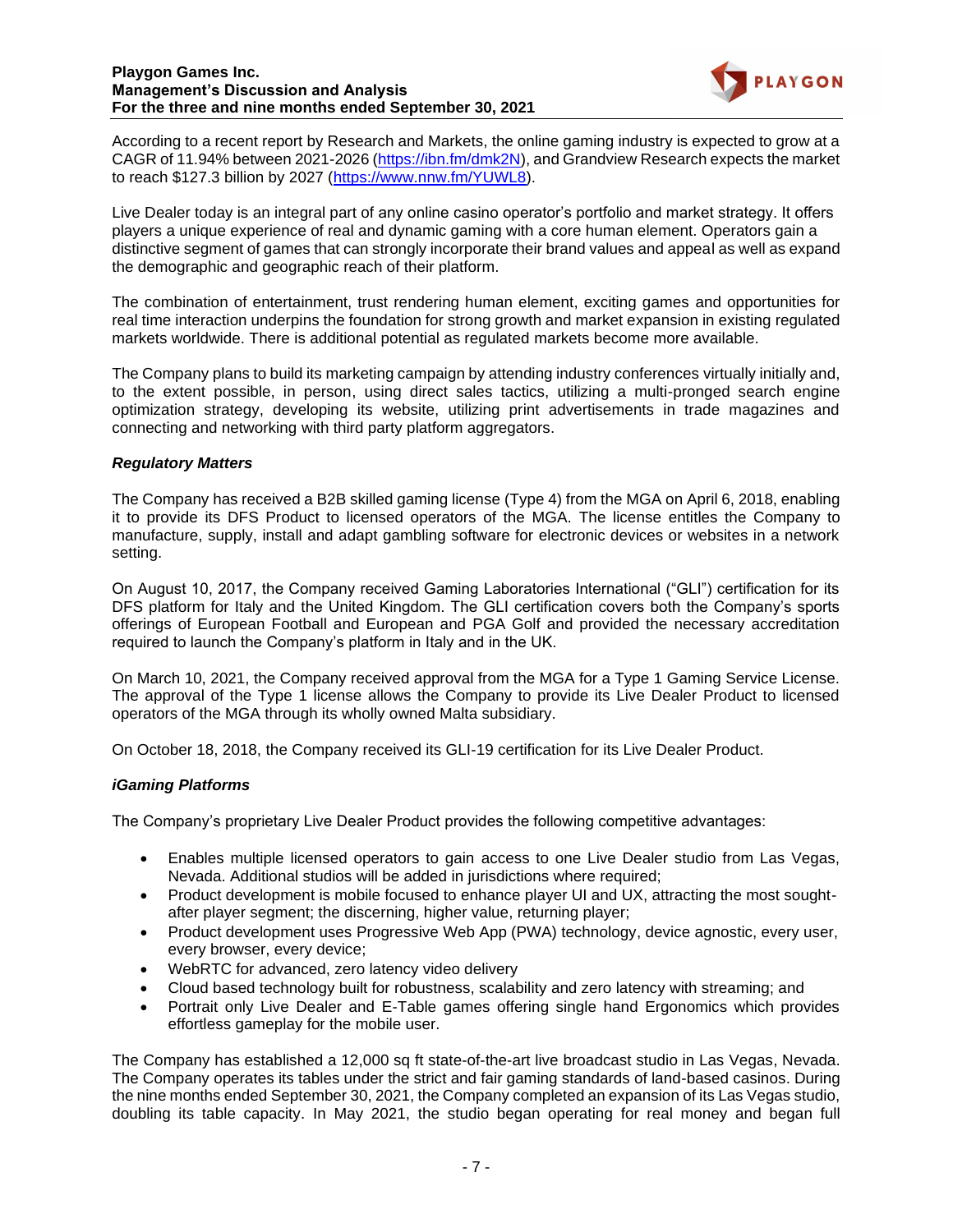

operations supervised 24/7 by supervisors with extensive experience in land-based operations. The Company will add additional tables and studios as customer demand requires.

The Company's proprietary DFS Platform provides the following competitive advantages:

- Enables multiple operators to join a network as regulation permits to share liquidity; which means each operator's end user is able to participate in a common pool of other operators end users to promote larger contest sizes;
- enables operators the option to offer its clients entry into ring-fenced contests or network wide contests for enhanced liquidity and prize pools;
- uniquely designed, guided custom lobby experience will ensure players easy access to enter contests and maximize customer retention;
- designed games such as the "pick 'em" which will provide the casual new user unprecedented ease of entry in new emerging markets;
- platform architecture has been designed to scale;
- proprietary skill matching algorithm for head-to-head matches to promote a robust game economy; and
- mobile accessible on Android and iOS.

### *Acquisition of Playgon Interactive*

On June 19, 2020, the Company acquired 16,850,447 (100%) common shares of Playgon Interactive through the issuance of 63,333,333 common shares of the Company at \$0.15 per common share for a total value of \$9,500,000. The acquisition has been treated as an acquisition of an intangible asset.

| The assets and liabilities of Playgon Interactive and its subsidiaries on acquisition were as follows: |  |  |  |  |  |
|--------------------------------------------------------------------------------------------------------|--|--|--|--|--|
|                                                                                                        |  |  |  |  |  |

|                                          | \$            |
|------------------------------------------|---------------|
| Cash                                     | 30,206        |
| Amounts receivable                       | 7,482         |
| Sales tax receivable                     | 50,952        |
| Prepaids                                 | 836           |
| Security deposit                         | 91,205        |
| Property and equipment                   | 631,816       |
| Intangible assets                        | 399,923       |
| Right-of-use asset                       | 186,459       |
| Accounts payable and accrued liabilities | (1, 125, 107) |
| Loans payable                            | (560,000)     |
| Long-term debt                           | (1,280,775)   |
| Lease liability                          | (204, 332)    |
| Net liabilities                          | (1,771,335)   |

The total consideration for the acquisition was as follows:

| Value of common shares issued | 9,500,000  |
|-------------------------------|------------|
| Net liabilities acquired      | 1,771,335  |
| Total consideration           | 11,271,335 |

Pursuant to the terms of the purchase agreement, 4,608,891 Common Shares (the "Indemnity Escrow Consideration Shares"), were placed in escrow to satisfy any indemnity claims. Subject to the satisfaction of any agreed claims under the purchase agreement, 50% of the Indemnity Escrow Consideration Shares will be released to certain selling shareholders on the one-year anniversary of the closing date of the Playgon Acquisition and the balance will be released on the 18-month anniversary of the closing date of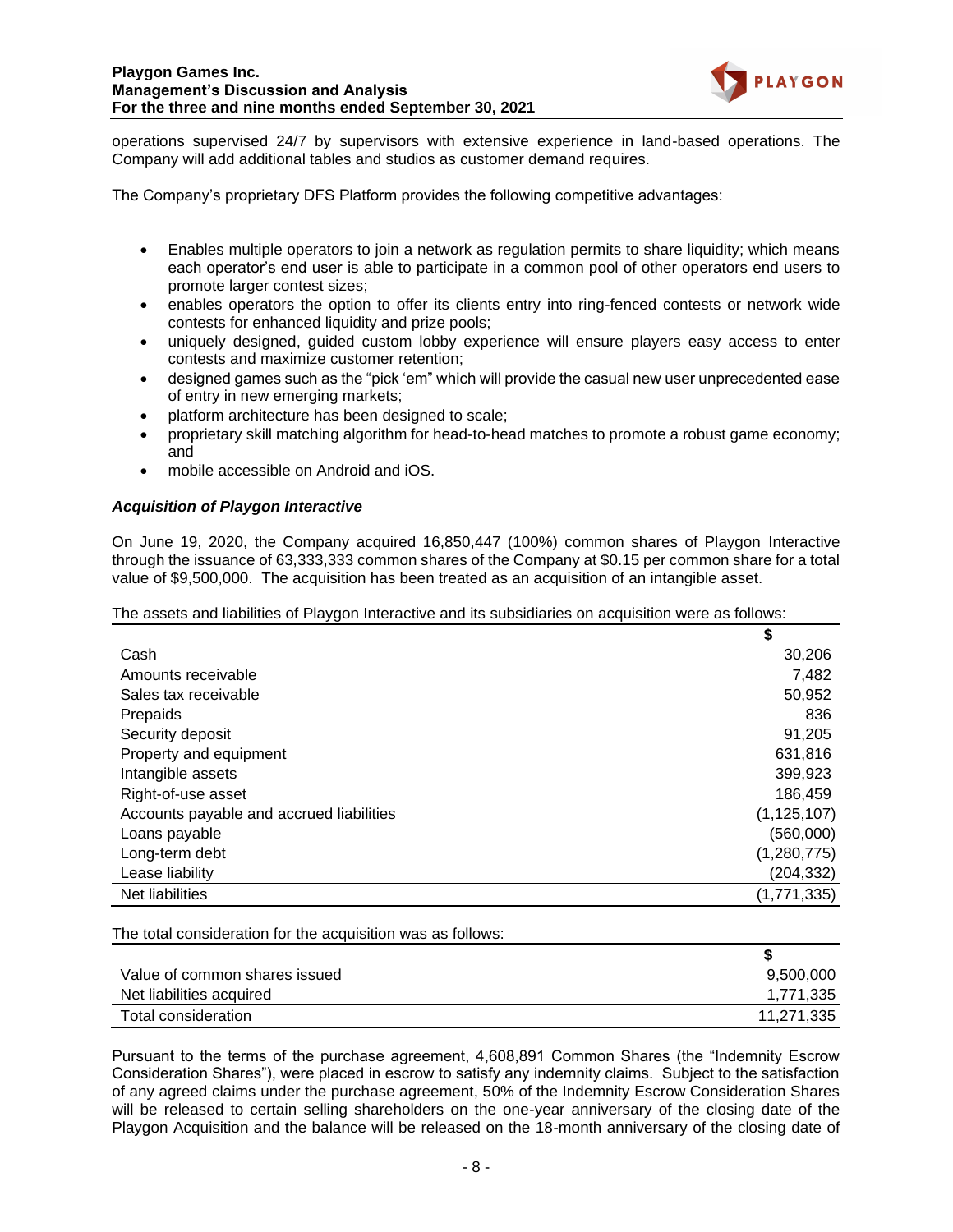

the Playgon Acquisition. In addition, 41,480,009 common shares of the Company (the "Release Escrow Consideration Shares") will be subject to resale restrictions, such that 12.5% of the Release Escrow Consideration Shares shall be released for sale on a quarterly basis following the initial six-month anniversary of the closing date of the Playgon Acquisition. If the aggregate of indemnity claims exceeds the number of Indemnity Escrow Consideration Shares multiplied by \$0.15 per share, the Release Escrow Consideration Shares shall also be subject to recovery by the Company to a maximum indemnity cap of \$5,000,000. As of September 30, 2021, there have been no indemnity claims and 2,304,446 of the Indemnity Escrow Consideration Shares have been released. As of September 30, 2021, 15,555,004 of the Release Escrow Consideration Shares have been released.

# **SUMMARY OF QUARTERLY RESULTS**

The following selected financial information is derived from the audited consolidated financial statements of the Company prepared in accordance with IFRS.

|                                   | Three Months Ended (\$)      |                         |                   |                      |
|-----------------------------------|------------------------------|-------------------------|-------------------|----------------------|
|                                   | <b>September</b><br>30, 2021 | <b>June 30,</b><br>2021 | March 31,<br>2021 | December 31,<br>2020 |
| Revenue                           | 5.624                        | 2.218                   | Nil               | Nil                  |
| Loss and comprehensive loss       | (3,569,871)                  | (3,590,061)             | (3,487,021)       | (1,976,973)          |
| Basic and diluted loss per share* | (0.02)                       | (0.02)                  | (0.02)            | (0.01)               |
| Dividends per share               | Nil                          | Nil                     | Nil               | Nil                  |
| <b>Total assets</b>               | 11,592,517                   | 14,375,593              | 17,678,098        | 13,681,805           |
| Total long-term liabilities       | 1,288,030                    | 1,305,410               | 1,227,569         | 1,220,477            |
| Working capital (deficit)         | (2,527,464)                  | 49.991                  | 2,621,518         | (1,872,784)          |

|                                   | Three Months Ended (\$)      |                         |                   |                      |  |
|-----------------------------------|------------------------------|-------------------------|-------------------|----------------------|--|
|                                   | <b>September</b><br>30, 2020 | <b>June 30,</b><br>2020 | March 31,<br>2020 | December 31,<br>2019 |  |
| Revenue                           | Nil                          | Nil                     | Nil               | Nil                  |  |
| Loss and comprehensive loss       | (2,639,503)                  | (1,461,827)             | (411, 310)        | (637, 188)           |  |
| Basic and diluted loss per share* | (0.01)                       | (0.02)                  | (0.01)            | (0.01)               |  |
| Dividends per share               | Nil                          | Nil                     | Nil               | Nil                  |  |
| Total assets                      | 14,918,814                   | 17,075,633              | 189,084           | 253,379              |  |
| Total long-term liabilities       | 1,293,823                    | 1,359,449               | Nil               | Nil                  |  |
| Working capital (deficit)         | (154, 965)                   | 1,082,729               | (1,593,343)       | (1, 188, 205)        |  |

The quarterly fluctuations in net loss are generally correlated to the level of management's activities related to the acquisition of companies, rights, licenses and other projects. Loss is also impacted by the non-cash fluctuations in the Company's amortization of intangible assets, share based compensation, and other corporate costs. Comprehensive loss is impacted by the foreign currency translation adjustment resulting from translating subsidiary operations from their functional currency to the Company's presentation currency of CAD.

During the three months ended June 30, 3020 (2020 Q2), the Company acquired Playgon Interactive and its wholly owned subsidiaries resulting in increased overall expenses.

During Q3 and Q4 2020, the Company was focussed on the completion of upgrades to its Las Vegas Studio and additional development of its SaaS offerings. Additionally, as the Company completed a soft launch during Q4 2020 there were increased staffing costs associated with the Las Vegas Studio resulting in increased loss.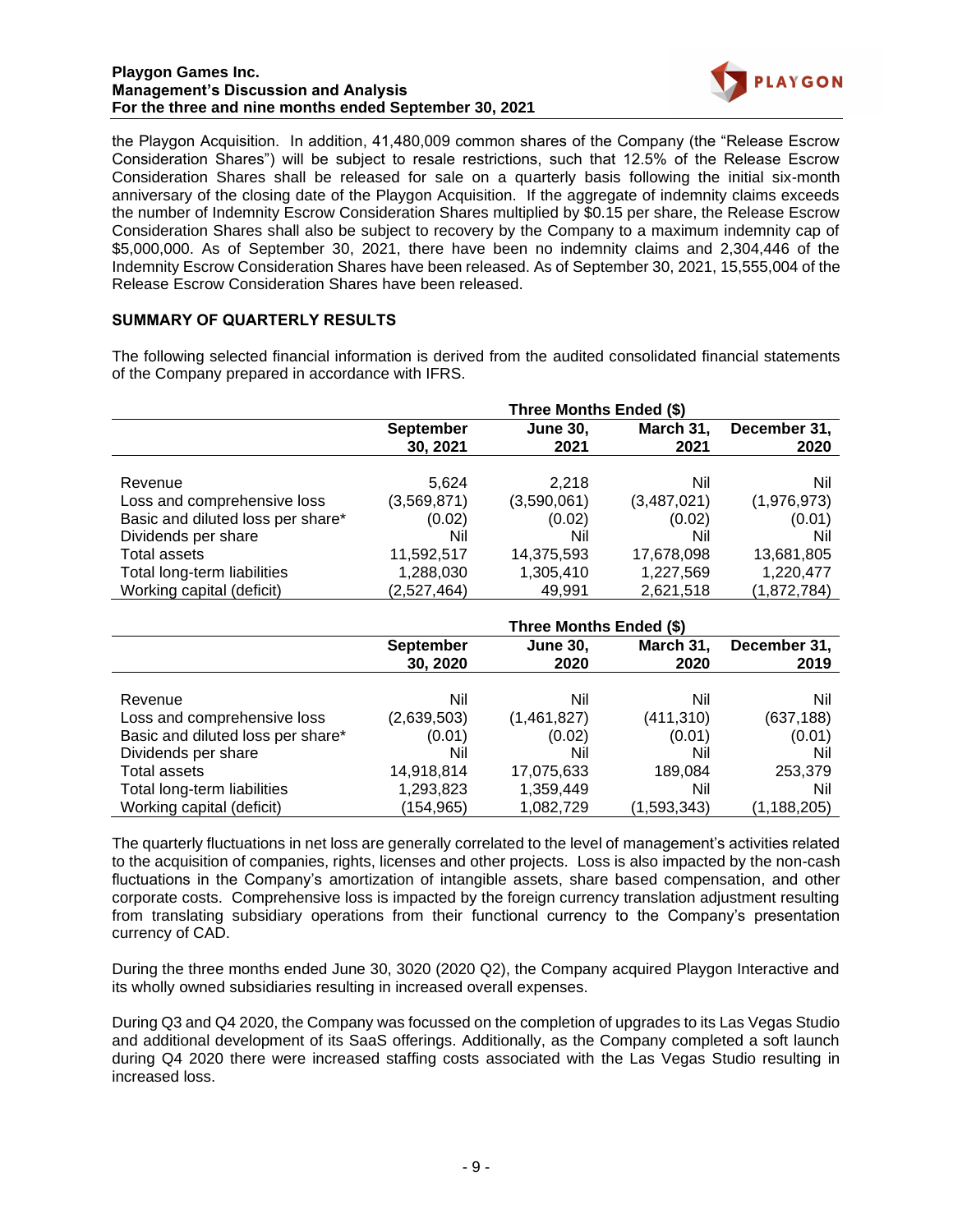

# **RESULTS OF OPERATIONS – Three Months Ended September 30, 2021**

For the three months ended September 30, 2021, the Company had revenue of \$5,624 and a net loss of \$3,569,871 compared to sales of \$nil and a net loss of \$2,639,503, respectively, for the three months ended September 30, 2020. The increase in net loss is due to the following:

- I. Depreciation expense increased to \$796,334 (September 30, 2020 \$721,806) as the Company acquired property and equipment through its acquisition of Playgon Interactive and has continued to incur capital expenditures related to its Las Vegas studio in an effort to increase capacity. Additionally, the Company is recording amortization expense related to its intangible asset balance acquired through the acquisition of Playgon Interactive.
- II. Advertising and promotion expense decreased to \$21,731 (September 30, 2020 \$625,878) as during the three months ended September 30, 2021, as the Company focused its spending on operations and integrating additional operators.
- III. Data access fees increased to \$197,614 (September 30, 2020 \$29,231) as the Company increased the number of operators live on the Live Dealer Product. During the period ended September 30, 2020, the Company had limited activity and was finalizing the acquisition of Playgon Interactive.
- IV. Interest expense decreased to \$36,713 (September 30, 2020 \$39,620), primarily relating to loans acquired through the acquisition of Playgon Interactive.
- V. Rent and utilities decreased to \$37,249 (September 30, 2020 \$48,643) related to a short-term office lease and utility costs associated with the Las Vegas studio.
- VI. Salaries and benefits increased to \$1,483,336 (September 30, 2020 \$419,477) as the Company is now consolidating the results of Playgon Interactive. Salaries and benefits include salaries for staff at the Company's Las Vegas studio, during the period ended September 30, 2021, the Company increased the number of dealer's and supervisors as additional operators have gone live.
- VII. Share-based compensation decreased to \$175,265 (September 30, 2020 \$309,164) primarily relating to the forfeiture of certain options during the period ended September 30, 2021.
- VIII. The Company recorded a gain on debt settlement of \$21,067 (2020 \$nil) related to the settlement of certain accounts payable.

### **RESULTS OF OPERATIONS – Nine months Ended September 30, 2021**

For the nine months ended September 30, 2021, the Company had revenue of \$7,842 (2020 - \$nil) and a net loss of \$10,646,953 compared to a net loss of \$4,512,640 for the nine-month period ended September 30, 2020. The increase in net loss is due to the following:

- I. Depreciation expense increased to \$2,303,887 (September 30, 2020 \$853,183) related to the amortization of property plant and equipment and intangible assets acquired in the Playgon Interactive Acquisition.
- II. Advertising and promotion expense decreased to \$187,734 (September 30, 2020 \$625,878) as during the three months ended September 30, 2021, as the Company focused its spending on operations and integrating additional operators.
- III. Data access fees increased to \$435,195 (September 30, 2020 \$72,742) as the Company increased the number of operators live on the Live Dealer Product. During the period ended September 30, 2020, the Company had limited activity and was finalizing the acquisition of Playgon Interactive.
- IV. Interest expense increased to \$119,170 (September 30, 2020 \$76,726) as the Company received loans during the year ended December 31, 2020 and acquired additional loans in the Playgon Acquisition.
- V. Other general and administrative expenses increased to \$582,842 (2020 \$93,727) primarily related to insurance and equipment rental costs.
- VI. Salaries and benefits increased to \$4,302,576 (September 30, 2020 \$523,810) as the Company is now consolidating the results of Playgon Interactive. Salaries and benefits include salaries for staff at the Company's Las Vegas studio, during the period ended September 30, 2021, the Company increased the number of dealer's and supervisors as additional operators have gone live.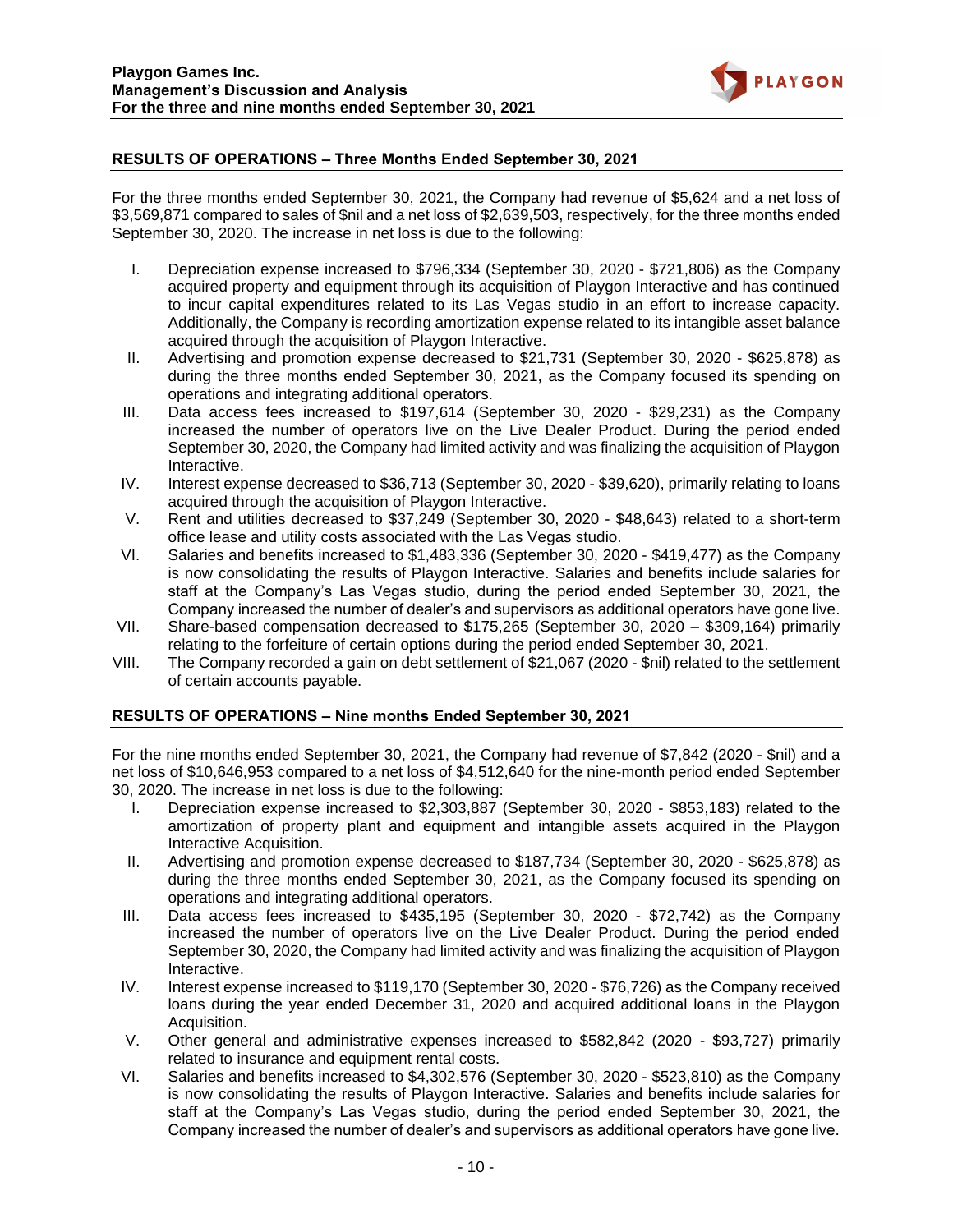

VII. The Company recorded a gain on debt settlement of \$21,067 (2020 - \$nil) related to the settlement of certain accounts payable.

## **LIQUIDITY AND CAPITAL RESOURCES**

The Company's operations have been primarily funded from equity financings, which are dependent upon many external factors and may be difficult to secure or raise when required on terms acceptable to the Company or at all. During the nine months ended September 30, 2021, the Company incurred a net loss of \$10,646,953 (2020 - \$4,512,640) and has a working capital deficit of \$2,527,464 (December 31, 2020 working capital deficit of \$1,872,784) and an accumulated deficit of \$40,668,978 (December 31, 2020 - \$30,022,025). The Company recognizes that its objectives and scope of expenditures may change with ongoing results and, as a result, it may be required to obtain additional financing. While the Company has been successful in securing financing in the past, there can be no assurance that it will be able to do so in the future or on favourable terms.

On March 11, 2020, the World Health Organization declared a global pandemic. In order to combat the spread of COVID-19 governments worldwide, including Canada, have enacted emergency measures including travel bans, legally enforced or self-imposed quarantine periods, social distancing and business and organization closures. These measures will have a significant, negative effect on the economy of all nations for an undeterminable period of time, the extent of which is also uncertain.

These factors indicate the existence of a material uncertainty that may cast significant doubt about the Company's ability to continue as a going concern. If for any reason the Company is unable to continue as a going concern, it could impact the Company's ability to realize assets at their recognized values and to meet its liabilities in the ordinary course of business at the amounts stated in the audited condensed consolidated interim financial statements.

### **FINANCING ACTIVITIES AND CAPITAL EXPENDITURES**

During the nine months ended September 30, 2021, 33,072,833 warrants were exercised for gross proceeds of \$7,096,924 (September 30, 2020 - \$nil), of which, \$21,500 had been received at December 31, 2020 and were recorded as shares to be issued.

Subsequent to September 30, 2021, the Company closed a non-brokered private placement consisting of 34,971,112 Units ("Units") at a price of \$0.30 per unit for gross proceeds of \$10,491,334. Each Unit consists of one common share of the Company and one-half common share purchase warrant with each whole warrant entitling the holder to acquire one common share of the Company at a price of \$0.50 per common share for a period of 24 months from the closing date. As part of the private placement the Company issued 233,870 finders shares and 438,618 broker warrants with each broker warrant exercisable for one common share at a price of \$0.30 per broker warrant for a period of 18 months following the closing. The Company also incurred \$62,424 in cash finder's fees.

During the nine months ended September 30, 2021, the Company incurred \$340,973 (September 30, 2020 - \$68,524) of capital expenditures, primarily relating to upgrades to the Las Vegas Studio.

As at September 30, 2021, the Company owes third party lenders \$200,000. During the nine months ended September 30, 2021, the Company repaid \$564,750 in short term loans. The loans are secured by assets of the Company with due dates ranging from demand loans to periods of one year and interest rates ranging from 7% to 12% per annum. As at September 30, 2021, the amount outstanding was due on demand and incurred interest of 12% per annum. Interest of \$47,032 (December 31, 2020 - \$25,926) remains outstanding and is included in accounts payable and accrued liabilities.

As at September 30, 2021, the Company has \$133,660 and US\$822,194 (CAD - \$1,047,557) owing to various third party lenders. The loans are secured by assets of the Company and bear interest at 5% per annum. The loan repayment schedule is based on an amount equal to 25% of the free cash flow of the Company that is cash flow generated by operations after deducting all expenditures ("Available Cash Flow"). As at September 30, 2021, the Company does not expect to have Available Cash Flow, over the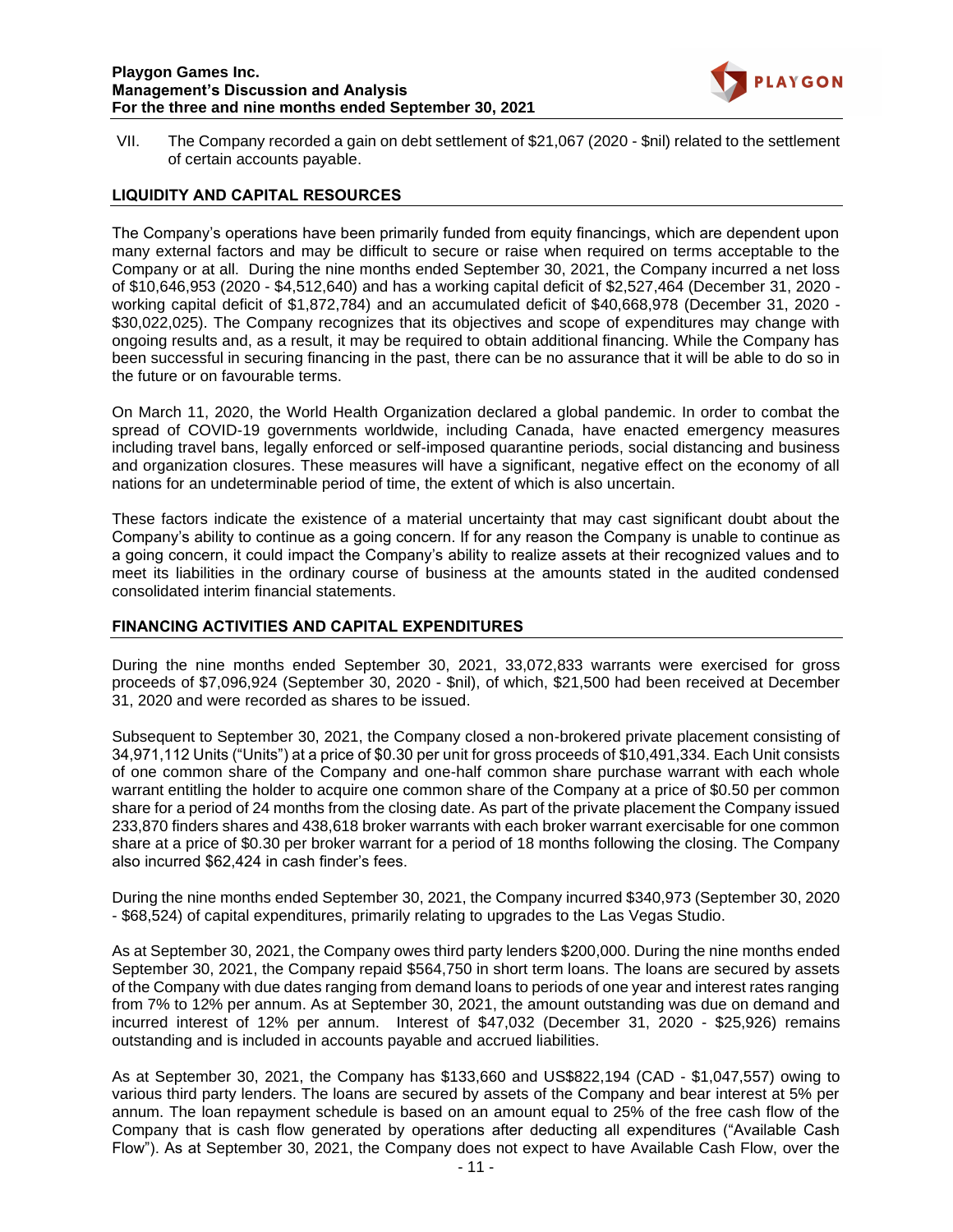

next twelve months, for the purposes of debt repayments and has recorded the debt as a long-term liability. The Company evaluates the likelihood of having Available Cash Flow for debt repayments on a quarterly basis. Interest of \$75,727 (December 31, 2020 - \$50,232) remains outstanding and is included in accounts payable and accrued liabilities.

During the nine months ended September 30, 2021, the Company received \$20,000 (September 30, 2020 - \$199,750) long term loans payable to the Government of Canada received under the Canada Emergency Business Account ("CEBA") program. As at September 30, 2021, Company has \$60,000 (December 31, 2020 - \$40,000) in CEBA loans outstanding. The loans are interest free and mature on December 31, 2022. Should the Company repay the balance of the loans before the maturity date, 25% of the loan will be forgiven.

During the nine months ended September 30, 2021, financing activities provided \$6,383,534 (2020 - \$5,402,187) in cash flows, primarily due to warrant exercises.

# **OFF-BALANCE SHEET ARRANGEMENTS**

The Company has no off-balance sheet arrangements.

# **RELATED PARTY TRANSACTIONS AND BALANCES**

Transactions with related parties are made in the normal course of business and are measured at the exchange amount, which is the amount of consideration established and agreed to by the related parties.

*(a) Transactions with Key Management Personnel*

Key management personnel include those persons having authority and responsibility for planning, directing and controlling the activities of the Company as a whole. The Company has determined that key management personnel consists of members of the Company's Board of Directors and its executive officers.

Summary of key management personnel compensation:

|                                            |         | For the three months<br>ended September 30, | For the nine months<br>ended September 30, |           |  |
|--------------------------------------------|---------|---------------------------------------------|--------------------------------------------|-----------|--|
|                                            | 2021    | 2020                                        | 2021                                       | 2020      |  |
|                                            | \$      |                                             |                                            |           |  |
| Consulting fees                            |         |                                             |                                            |           |  |
| Management and directors fees <sup>1</sup> | 215,959 | 79,907                                      | 633,027                                    | 463,623   |  |
| Salaries and benefits <sup>2</sup>         | 95,000  |                                             | 255,000                                    | 34,091    |  |
| Professional fees <sup>3</sup>             | 30,500  |                                             | 67,000                                     | 8,500     |  |
| Share-based compensation                   | 107,727 | 256,966                                     | 749.384                                    | 888,583   |  |
| Share issue costs                          |         | 52,673                                      |                                            | 71,869    |  |
|                                            |         |                                             |                                            |           |  |
|                                            | 449.186 | 389,546                                     | 1.704.411                                  | 1,466,666 |  |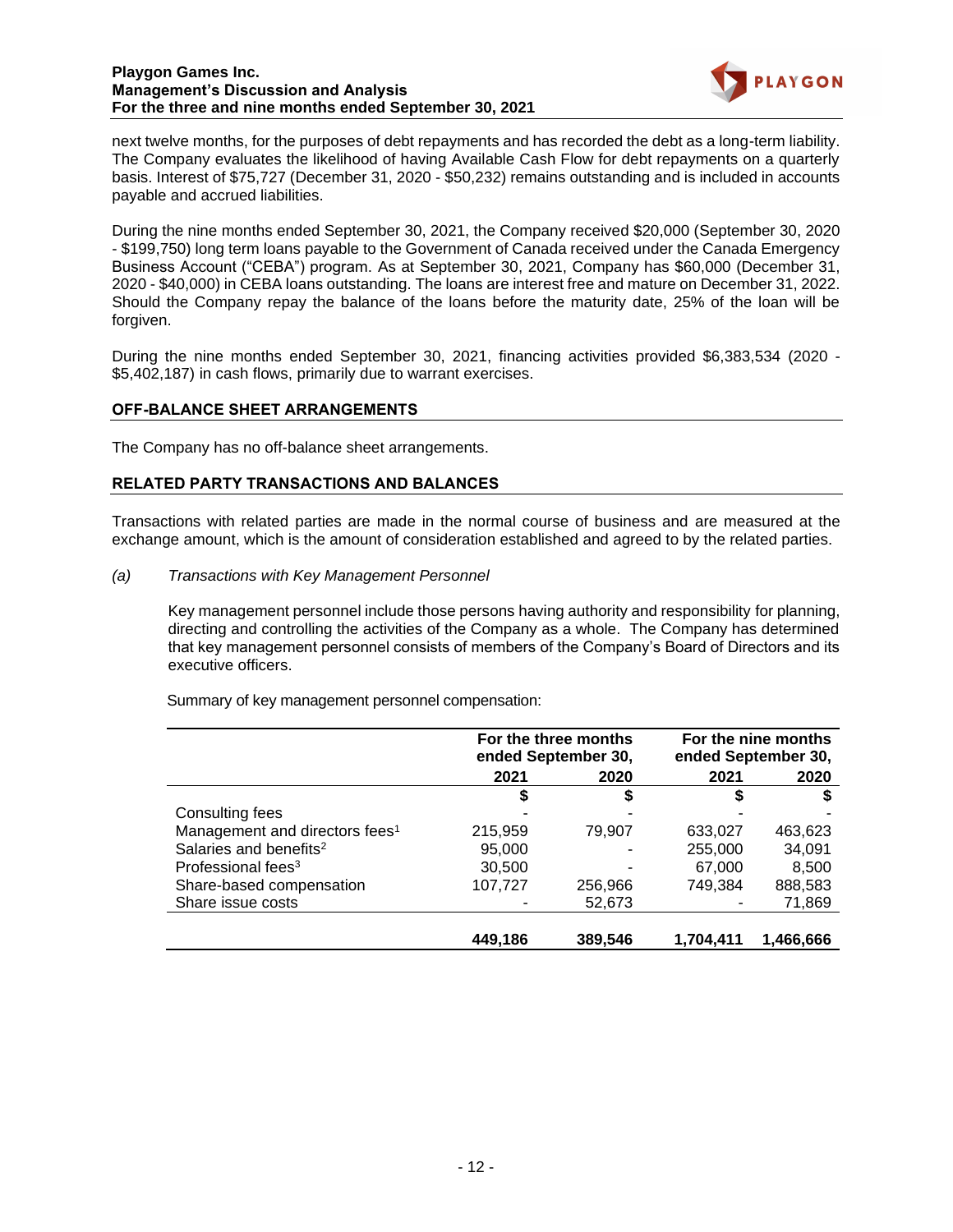

- 1) Fees earned by Qwest Capital Inc., a company controlled by Darcy Krogh, Penturn & Company Ltd., a company whose managing partner is James Penturn, Pacific West Mercantile Corp. a company controlled by Mike Marrandino, William Scott, Magnolia Diversified Inc. a company controlled by Jason Meretsky and COO Steve Baker and Marnad Ltd. A company controlled by Monroe Schmidt.
- $2)$  Fees earned by Guido Ganschow, a director of the Company and COO, Steve Baker.
- 3) Fees earned by Malaspina Consultants Inc, a company where Harry Nijjar is a managing director and Meretsky Law Firm, a law firm of which Jason Meretsky, a director of the Company is a partner.

As at September 30, 2021, \$1,753,764 (December 31, 2020 - \$1,236,578) was owing to directors and officers or to companies controlled by common directors for unpaid fees and expense reimbursements.

### **RISK FACTORS**

The business and operations of the Company are subject to numerous risks, many of which are beyond the Company's control. The Company considers the risks set out below to be some of the most significant to potential investors in the Company, but not all of the risks are associated with an investment in securities of the Company. If any of these risks materialize into actual events or circumstances or other possible additional risks and uncertainties of which the Company is currently unaware or which it considers to be material in relation to the Company's business actually occur, the Company's assets, liabilities, financial condition, results of operations (including future results of operations), business and business prospects, are likely to be materially and adversely affected. In such circumstances, the price of the Company's securities could decline and investors may lose all or part of their investment.

### **Global Pandemics**

On March 11, 2020, the World Health Organization declared coronavirus COVID-19 a global pandemic. This contagious disease outbreak, which has continued to spread, and any related adverse public health developments, has adversely affected workforces, customers, economies, and financial markets globally, potentially leading to an economic downturn. It has also disrupted the normal operations of many businesses, including ours. This outbreak could decrease spending, adversely affect demand for our product and harm our business and results of operations; however, the Company has also recognized that the pandemic has led to a global increase in screen time and online gaming which is beneficial to the Company's operations. It is not possible for us to predict the duration or magnitude of the adverse results of the outbreak and its effects on our business, results of operations, or how it will impact the Company's ability to conduct financings at this time.

### **Additional Financing**

The Company may need additional financing. The Company's ability to obtain additional financing will depend on investor demand, operating performance, the condition of the capital markets and other factors. If the Company raises additional funds through the issuance of equity, equity-linked or debt securities, those securities may have rights, preferences, or privileges senior to the rights of holders of the Company shares, and existing holders of such shares may experience dilution.

### **Risks Related to Potential Inability to Protect Proprietary Technology**

To protect its proprietary technology, the Company will rely principally upon copyright and trade secret protection. All proprietary information that can be copyrighted will be marked as such. There can be no assurance that the steps taken by the Company in this regard will be adequate to prevent misappropriation or independent third-party development of the Company's technology. Further, the laws of certain countries in which the Company anticipates licensing its technologies and products do not protect software and intellectual property rights to the same extent as the laws of Canada. The Company will generally not include in its software any mechanism to prevent or inhibit unauthorized use, but the Company will generally require the execution of an agreement that restricts unauthorized copying and use of its products. If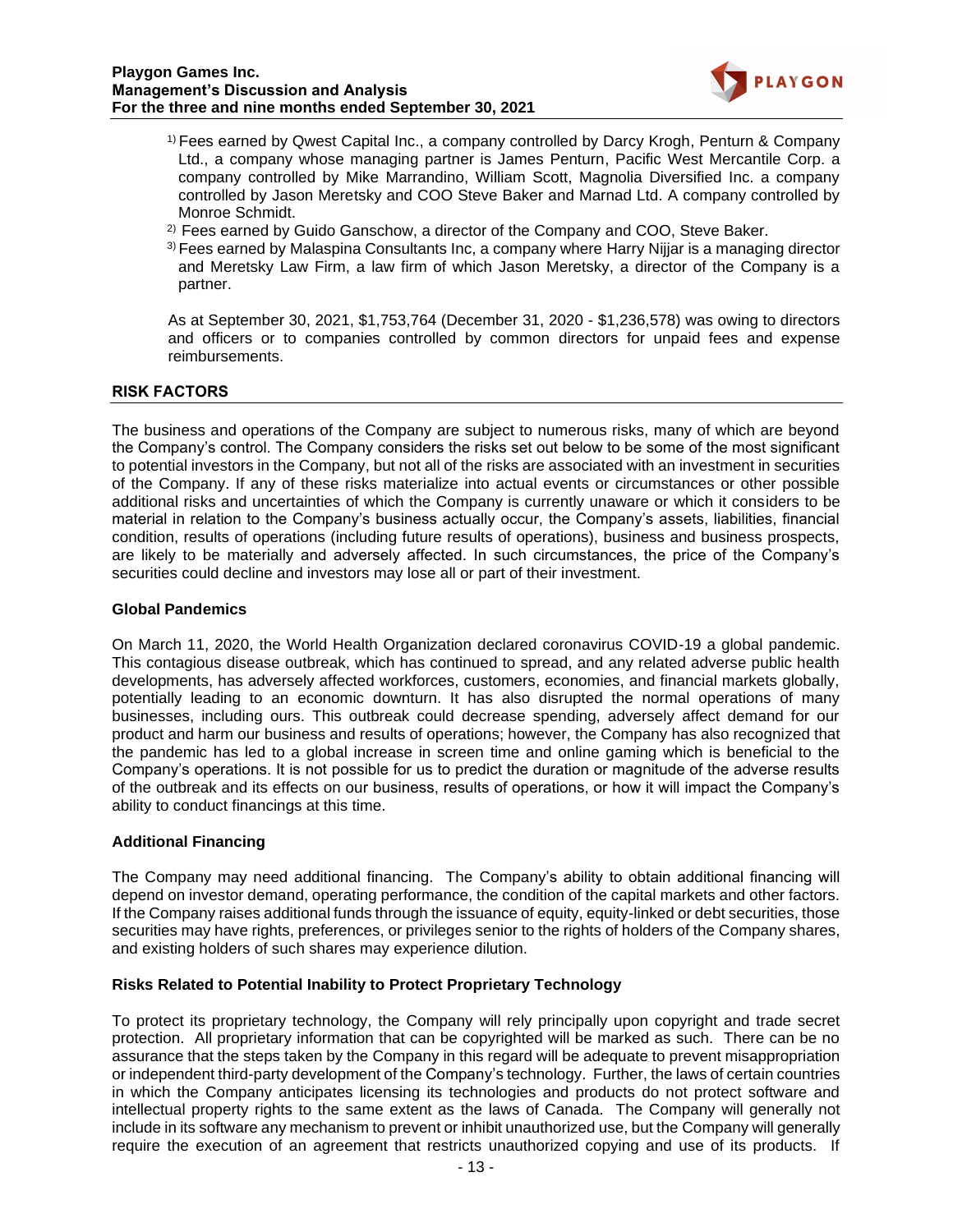

unauthorized copying or misuse of its products were to occur, the Company's business and results of operations could be materially adversely affected.

While the disclosure and use of the Company's proprietary technology, know-how and trade secrets will be generally controlled under agreements with the parties involved, there can be no assurance that all confidentiality agreements will be honored, that others will not independently develop similar or superior technology, that disputes will not arise concerning the ownership of intellectual property, or that dissemination of the Company's proprietary technology, know-how and trade secrets will not occur. Further, if an infringement claim is brought against the Company, litigation would be costly and time consuming, but may be necessary to protect its proprietary rights and to defend itself. The Company could incur substantial costs and diversion of management resources in the defense of any claims relating to the proprietary rights of others or in asserting claims against others. If the Company cannot prevent other companies from infringing on its technologies, it may not achieve profitability and an investor may lose his or her investment.

### **Risks Related to Potential Intellectual Property Rights Claims**

Companies in the Internet, technology and media industries own large numbers of patents, copyrights, trademarks and trade secrets and frequently enter into litigation based on allegations of infringement or other violations of intellectual property rights. The Company may be subject to intellectual property rights claims in the future and its technologies may not be able to withstand any third-party claims or rights against their use. Any intellectual property claims, with or without merit, could be time consuming, expensive to litigate or settle and could divert management resources and attention. An adverse determination also could prevent the Company from offering its products and services to others and may require that it procure substitute products or services for these members.

With respect to any intellectual property rights claim, the Company may have to pay damages or stop using technology found to be in violation of a third party's rights. The Company may have to seek a license for the technology, which may not be available on reasonable terms and may significantly increase its operating expenses. The technology also may not be available for license to the Company at all. As a result, the Company may also be required to develop alternative non-infringing technology, which could require significant effort and expense. If the Company cannot license or develop technology for the infringing aspects of its business, it may be forced to limit its product and service offerings and may be unable to compete effectively. Any of these results could harm the Company's brand and prevent the Company from generating sufficient revenue or achieving profitability.

#### **Risks Related to Uncertainty of the iGaming Market**

Online, social, causal and mobile gaming are relatively new industries that continues to evolve. The success of this industry and the Company's Live Dealer and Daily Fantasy Sports business will be affected by future developments in the iGaming market, social gaming market, mobile platforms, legal or regulatory developments (such as the passage of new laws or regulations or the extension of existing laws or regulations regarding online gaming activities), data privacy laws and regulations, and other factors that the Company is unable to predict and which are beyond the Company's control.

### **Potential Changes in Laws and Regulations Relating to the Resulting Issuer's Business**

The Company has obtained a Type 1 gaming license in Malta from the MGA, permitting the Company to offer its Live Dealer product in permitted jurisdictions. The Company expects to offer its Live Dealer product to the US market and has commenced the licensing application process with Duane Morris LLP for New Jersey, Pennsylvania and Michigan. Further licensing may be required as the Company's business matures and enters new markets globally. Changes in applicable laws or regulations or evolving interpretations of existing law could, in certain circumstances, result in increased compliance costs or capital expenditures, which could affect the Company's profitability, or impede the Company's ability to carry on its business which could affect its revenues.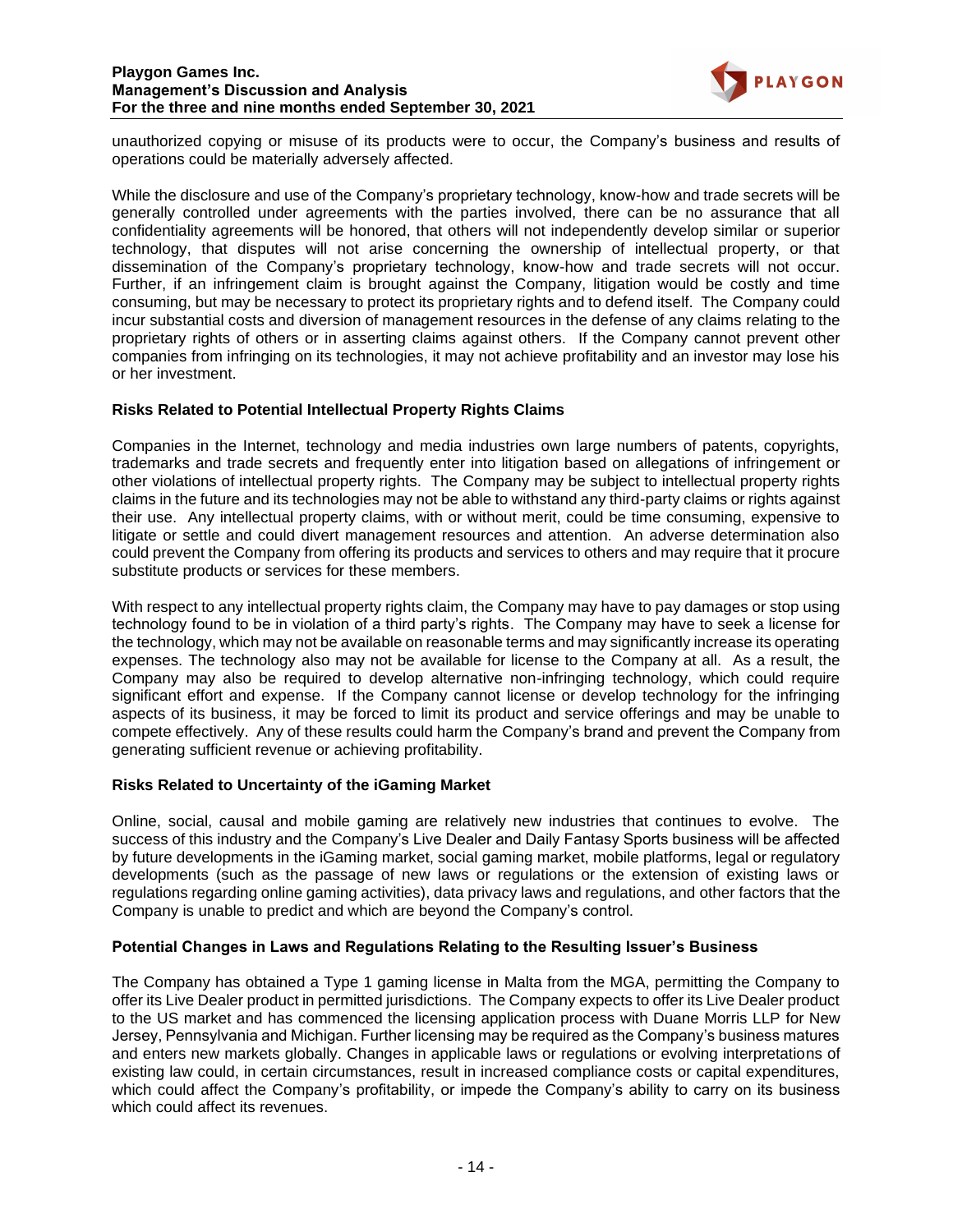

Changes in existing gaming regulations or industry standards may hinder or prevent the Company from continuing to operate in those jurisdictions where it intends to carry on business, which would harm its operating results and financial condition. In particular, the enactment of unfavorable legislation or government efforts affecting the iGaming business generally, such as taxing or attempts to restrict the content or access to the Company's products may have a negative impact on the Company's operations. It cannot be assured that the Company will be able to adequately adjust to such potential changes.

Public opinion can also exert a significant influence over the regulation of the iGaming business. A negative shift in the public's perception could affect future legislation in individual jurisdictions. Negative public perception could lead to new restrictions in jurisdictions in which the Company proposes to operate.

## **Risks Related to Potential for Regulations that May be Adopted with Respect to the Internet and Electronic Commerce**

In addition to regulations pertaining to the iGaming industry, the Company may become subject to any number of laws and regulations that may be adopted with respect to the Internet and electronic commerce. New laws and regulations that address issues such as user privacy, pricing, online content regulation, taxation, advertising, intellectual property, information security, and the characteristics and quality of online products and services may be enacted. As well, current laws, which predate or are incompatible with the Internet and electronic commerce, may be applied and enforced in a manner that restricts the electronic commerce market. The application of such pre-existing laws regulating communications or commerce in the context of the Internet and electronic commerce is uncertain. Moreover, it may take years to determine the extent to which existing laws relating to issues such as intellectual property ownership and infringement, libel and personal privacy are applicable to the Internet. The adoption of new laws or regulations relating to the Internet, or particular applications or interpretations of existing laws, could decrease the growth in the use of the Internet, decrease the demand for the Company's Live Dealer and E-Table games and Daily Fantasy Sports product, increase the Company's cost of doing business or could otherwise have a material adverse effect on the Company's business, revenues, operating results and financial condition.

### **Risks Related to Changing Customer Preferences**

The demands of the Company's customers and the end users of the Live Dealer Product, E-Table games and DFS product and their preferences will be continually changing. In the gaming industry, there is constant pressure to develop and market new game content and technologically innovative products. The Company's revenues will be dependent on the earning power and life span of its products. The Company will therefore face increased pressure to design and deploy new successful game content to maintain and increase its revenue and remain competitive. The success of newly introduced technology and products will be dependent on customer acceptance of the Company's products.

As a result of changing consumer preferences, many Internet websites are successfully marketed for a limited period of time. Even if the Company's products become popular, there can be no assurance that any of its products will continue to be popular for a period of time. The Company's success will be dependent upon its ability to develop new and improved product lines. The Company's failure to introduce new features and product lines and to achieve and sustain market acceptance could result in it being unable to continually meet consumer preferences and generate significant revenues.

# **Competition**

The Internet gaming industry is highly competitive. New competitors may enter the Company's key market areas. If the Company is unable to obtain significant early market presence or it loses market share to its competitors, it will materially affect its results of operations and future prospects.

### **Reliance on Key Personnel and Absence of Key Person Insurance**

The Company's future success will depend heavily upon the continuing services of the members of its senior management team. If one or more of its senior executives or other key personnel are unable or unwilling to continue in their present positions, the Company may not be able to replace them easily or at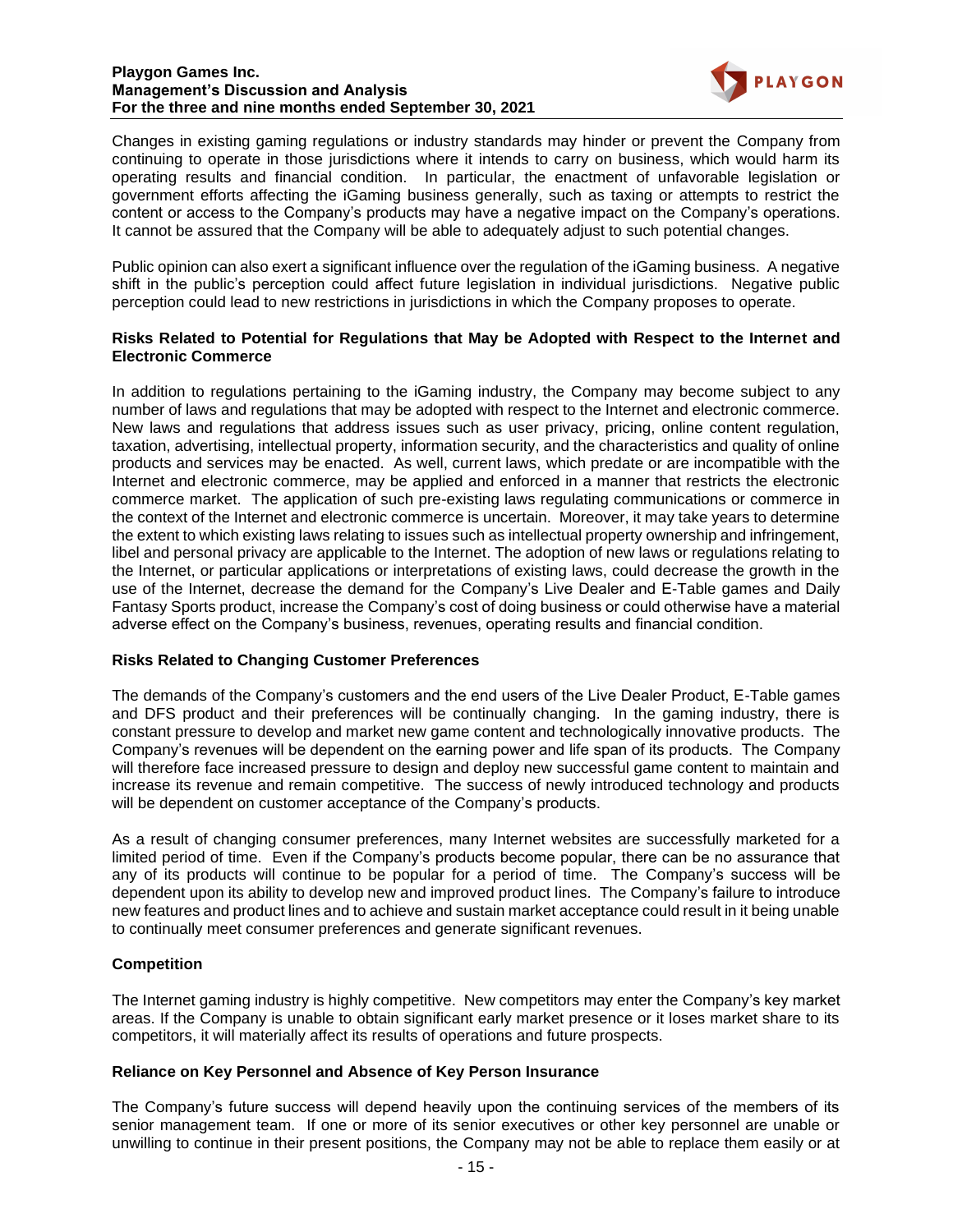

all, and the Company's business may be disrupted and its financial condition and results of operations may be materially and adversely affected. Competition for senior management and key personnel is intense, the pool of qualified candidates is very limited, and the Company may not be able to retain the services of its senior executives or key personnel, or attract and retain high-quality senior executives or key personnel in the future. It is anticipated that the Company will not initially maintain key man insurance on its senior managers. The loss of the services of its senior management team and employees could result in a disruption of operations that could result in reduced revenues.

# **Reliance on Highly Skilled Personnel**

The Company's performance and future success will depend on the talents and efforts of highly skilled individuals. The Company will need to identify, hire, develop, motivate and retain highly skilled personnel for all areas of its organization. Competition in the software industry for qualified employees is intense. The Company's ability to compete effectively will depend on its ability to attract new employees and to retain and motivate existing employees.

As competition in its industry intensifies, it may be more difficult for the Company to hire, motivate and retain highly skilled personnel. If the Company does not succeed in attracting additional highly skilled personnel or retaining or motivating the existing personnel, it may be unable to grow and effectively generate sufficient revenues and achieve profitability.

## **Risks Relating to Potential Inability to Adapt or Expand Existing Technology Infrastructure to Accommodate Greater Demand for Services**

The Company expects that its Live Dealer Product, E-Table games and DFS Product will serve a large number of users and customers. The Company's technology infrastructure will be highly complex and may not provide satisfactory service in the future, especially as the number of customers increases. The Company may be required to upgrade its technology infrastructure to keep up with the increasing demand for its services, such as increasing the capacity of its hardware servers and the sophistication of its software. If the Company fails to adapt its technology infrastructure to accommodate greater demand for services, its users and customers may become dissatisfied with its services and switch to competitors' products, which will prevent the Company from achieving profitability.

# **Risks Relating to Potential Inability to Develop and Enhance the Company's Products**

The markets for the Company's Live Dealer Product, E-Table games and DFS Products will be characterized by rapidly changing technology, evolving industry standards and increasingly sophisticated customer requirements. The introduction of products embodying new technology and the emergence of new industry standards could render the Company's products obsolete and unmarketable. It is critical to the success of the Company to be able to anticipate, react and adapt quickly to changes in technology or in industry standards and to successfully develop and introduce new, enhanced and competitive products on a timely basis. Further, the Company's competitors may adapt to an emerging technology more quickly or effectively than the Company, resulting in the creation of products that are technologically superior to the Company's, more appealing to customers, or both. The Company cannot give assurance that it will successfully develop new products or enhance and improve its existing products, that new products or an enhanced and improved version of the Company's products will achieve market acceptance or that the introduction of new products or enhanced existing products by others will not render the Company's iGaming products obsolete.

### **Reliance on Development and Maintenance of the Internet Infrastructure**

The success of the Company's services will depend largely on the development and maintenance of the Internet infrastructure. This includes maintenance of a reliable network backbone with the necessary speed, data capacity, and security, as well as timely development of complementary products, for providing reliable Internet access and services. The Internet has experienced, and is likely to continue to experience, significant growth in the numbers of users and amount of traffic. The Internet infrastructure may be unable to support such demands. In addition, increasing numbers of users, increasing bandwidth requirements,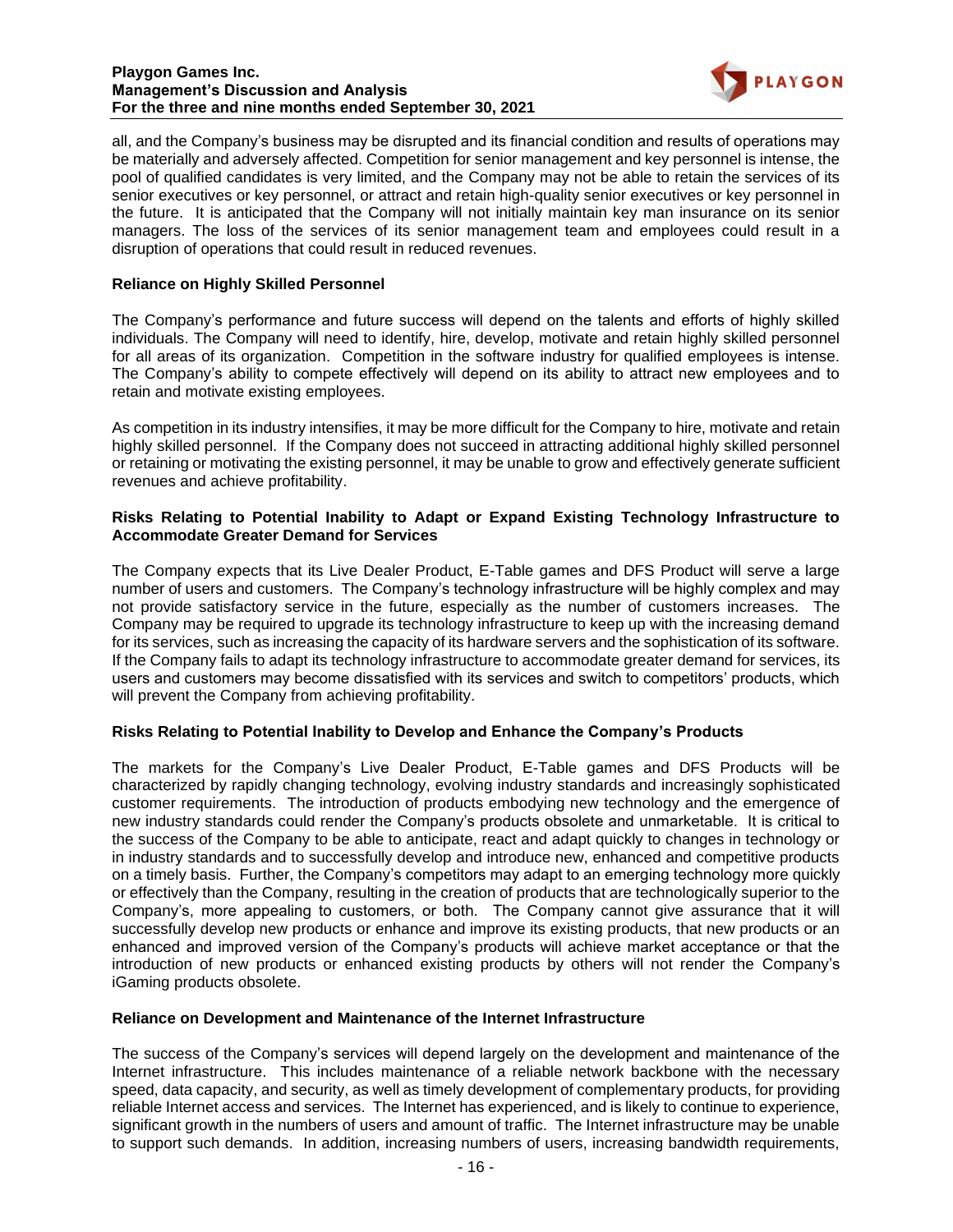

or problems caused by "viruses", "worms", and similar programs may harm the performance of the Internet. The backbone computers of the Internet have been the targets of such programs. The Internet has experienced a variety of outages and other delays as a result of damage to portions of its infrastructure, and it could face outages and delays in the future. These outages and delays could reduce the level of Internet usage generally as well as the level of usage of the Company's products and reduce the Company's revenues.

## **Risks Related to Potential Interruption or Failure of the Resulting Issuer's Information Technology and Communications Systems**

The Company's ability to provide the Live Dealer Product, E-Table games and DFS Product will depend on the continuing operation of its information technology and communications systems. Any damage to or failure of its systems could interrupt its service. Service interruptions could reduce the Company's revenues and profits and damage its brand if its system is perceived to be unreliable.

# **Risks Related to Potential Inability of Internet Infrastructure to Meet the Demand**

The growth of Internet usage has caused frequent interruptions and delays in processing and transmitting data over the Internet. There can be no assurance that the Internet infrastructure or the Company's own network systems will be able to meet the demand placed on it by the continued growth of the Internet, the overall online fantasy sports and gaming industries or of the Company's customers.

The Internet's viability could be affected if the necessary infrastructure is not sufficient, or if other technologies and technological devices eclipse the Internet as a viable channel.

# **Risks Related to Potential Undetected Errors in the Resulting Issuer's Products**

The Company's Live Dealer Product, E-Table games and DFS Product could contain undetected errors or "bugs" that could adversely affect its performance. This could cause the Company to lose market share, damage its reputation and brand name, and reduce its revenues.

### **Risks Related to Potential Systems, Network Failures or Cyber-Attacks**

The Company's operations and databases of business or customer information will be susceptible to outages due to fire, floods, power loss, break-ins, cyber-attacks, network penetration, data privacy or security breaches, denial of service attacks and similar events. The Company's products will be vulnerable to viruses, malicious software, worms, Trojan horses or spy-ware, which could have a material adverse effect on the Company's business, reputation, operating results and financial condition.

# **Risks Related to the Recovery of Cash at Bank in Malta**

In October 2018 the Company's bank in Malta, Satabank, was directed by the Malta Financial Services Authority ("MFSA") to refrain, cease and desist from taking further deposits into the accounts of its current customers. The MFSA also retained Richard Galea Debono, to take charge of the bank's assets for the purpose of safeguarding the interests of depositors and to assume control of the bank's business. The Company has 46,047 euro (CAD\$68,155) (December 31, 2020 – 46,047 euro (CAD\$71,871)) in a bank account at Satabank and is in the process of transferring these funds to a new bank in Malta. As the funds are not currently available, the cash amount has been categorized as "Other assets" in the consolidated statement of financial position. Dialogue with Satabank is ongoing and the Company anticipates release in full of these funds in 2021.